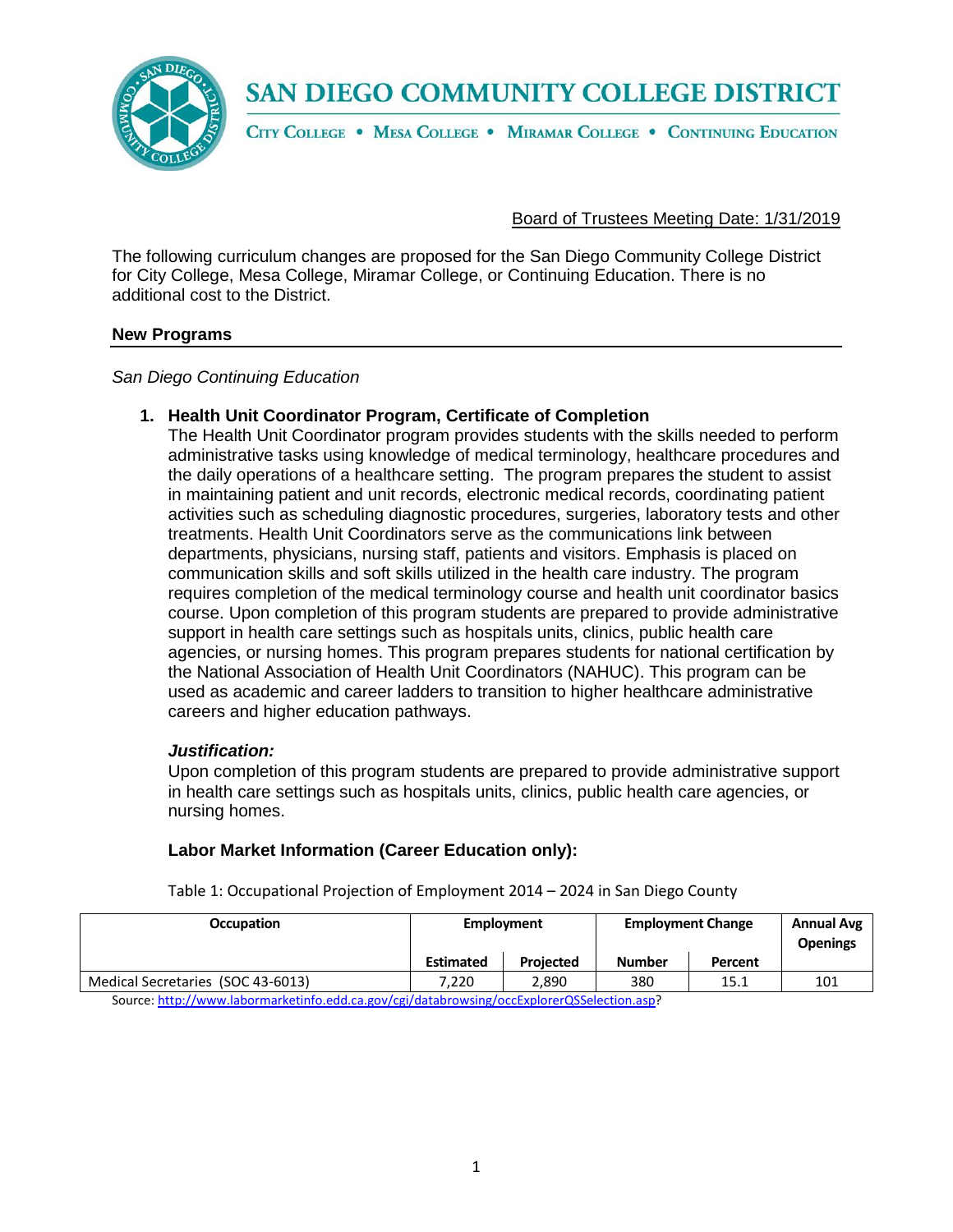

CITY COLLEGE . MESA COLLEGE . MIRAMAR COLLEGE . CONTINUING EDUCATION

### *San Diego City College*

*1.* **Advanced HVAC/R Mechanical Systems Installation and Repair, Certificate of Achievement**

The Certificate of Achievement in Advanced HVAC/R Mechanical Systems Installation and Repair provides students with competencies fundamental for preparing for employment or advanced training in heating, ventilation, air-conditioning (HVAC/R) and appliance installation, maintenance, and repair. The pathway includes preparation for a Class C California License and various industry-recognized certifications pertaining to the HVAC/R industry.

### *Justification:*

To create a new Certificate of Achievement that identifies the focus in mechanical systems installation and repair and is aligned with California Career Technical Education Model Curriculum Standards for building and construction trades as related to HVAC/R. Award is advisory board approved.

## **Labor Market Information (Career Education only):**

| <b>Occupation</b>                          | Employment       |                  | <b>Employment Change</b> | <b>Annual Avg</b><br><b>Openings</b> |     |
|--------------------------------------------|------------------|------------------|--------------------------|--------------------------------------|-----|
|                                            | <b>Estimated</b> | <b>Projected</b> | <b>Number</b>            | Percent                              |     |
| Plumbers, Pipefitters, and Steamfitters    | 4.260            | 5,590            | 1,330                    | 31.2                                 | 190 |
| (SOC 47-2152)                              |                  |                  |                          |                                      |     |
| Heating/Air Conditioning and Refrigeration | 1,910            | 2,580            | 670                      | 35.1                                 | 96  |
| Workers (SOC 49-9021)                      |                  |                  |                          |                                      |     |

Table 2: Occupational Projection of Employment 2014 – 2024 in San Diego County

Source[: http://www.labormarketinfo.edd.ca.gov/cgi/databrowsing/occExplorerQSSelection.asp?](http://www.labormarketinfo.edd.ca.gov/cgi/databrowsing/occExplorerQSSelection.asp)

## *2.* **Amazon Web Services (AWS) Cloud Technician l, Certificate of Performance**

Amazon Web Services (AWS) is a comprehensive, evolving cloud computing platform provided by Amazon. It provides a mix of infrastructure as a service (IaaS), platform as a service (PaaS) and packaged software as a service (SaaS) offerings. Students explore AWS Cloud best practices and design patterns to help architect optimal IT solutions on AWS. Students also examine case studies that show how AWS customers have designed their infrastructures and the strategies and services they implemented. Utilizing strategies examined, students build and explore a variety of infrastructures through a guided, hands-on activity. Upon successful completion of each course, students get access to vouchers for a free practice exam and discounted exam voucher for the AWS Certified Solutions Architect – Associate and AWS Certified Cloud Practitioner exam.

### *Justification:*

The shortage of AWS Certified Solutions Architect - Associates continues in the U.S., driving up salaries and recruitment incentives. AWS's dominance as a public cloud platform is the catalyst driving demand for all AWS certifications to higher levels this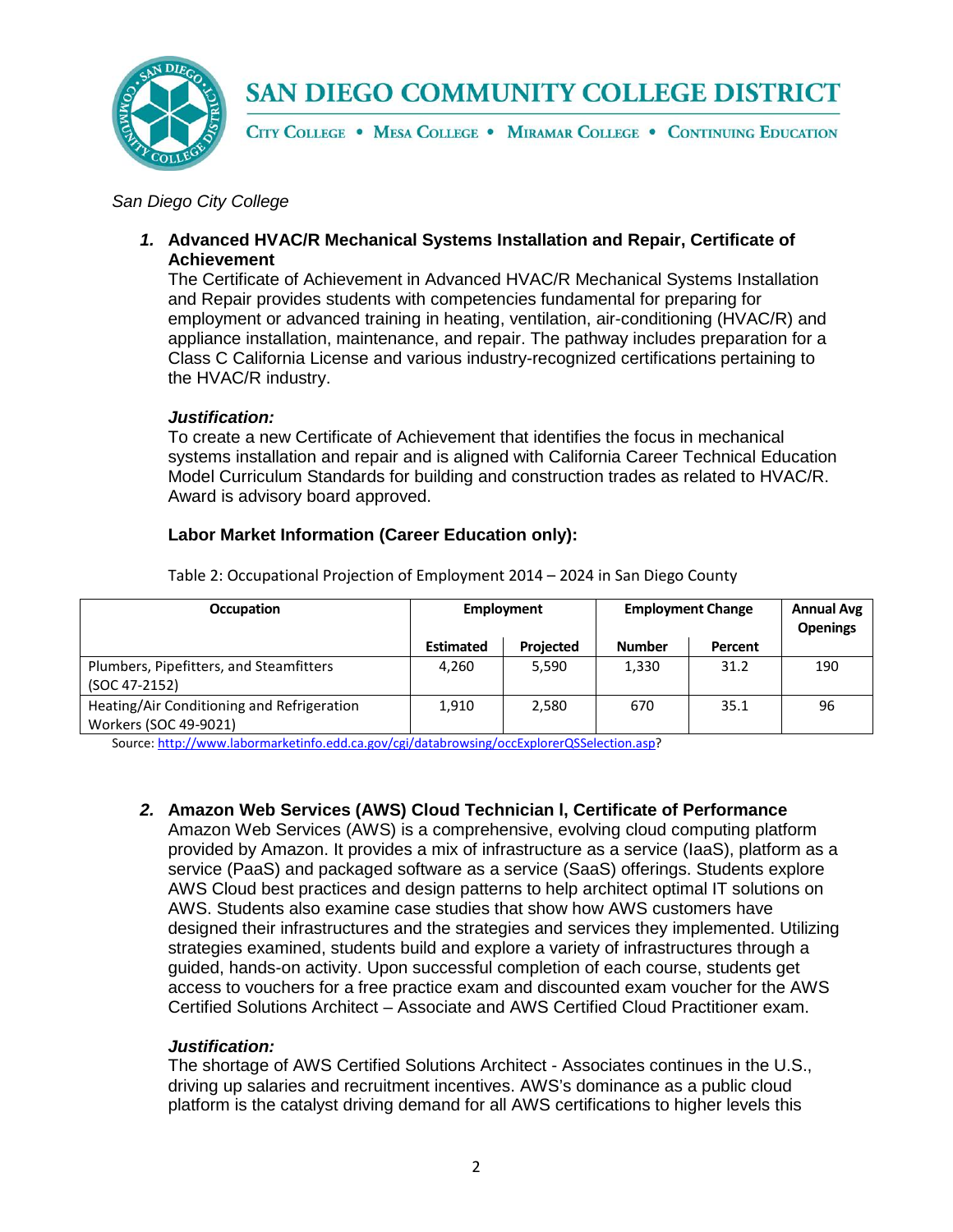

CITY COLLEGE . MESA COLLEGE . MIRAMAR COLLEGE . CONTINUING EDUCATION

year. San Diego City College joined the AWS Academy program to offer official AWS curriculum, and create a potential pipeline for employment, to students who complete the certificate and pass the corresponding AWS certification exams.

## **Labor Market Information (Career Education only):**

Table 3: Occupational Projection of Employment 2014 – 2024 in San Diego County

| <b>Occupation</b>                           | Employment       |                  | <b>Employment Change</b> | <b>Annual Avg</b><br><b>Openings</b> |     |
|---------------------------------------------|------------------|------------------|--------------------------|--------------------------------------|-----|
|                                             | <b>Estimated</b> | <b>Projected</b> | <b>Number</b>            | Percent                              |     |
| Computer Network Architects (SOC 15-1143)   | 1,130            | 1,380            | 250                      | 22.1                                 | 39  |
| <b>Computer Network Support Specialists</b> | 2,150            | 2.550            | 400                      | 18.6                                 | 67  |
| (SOC 15-1152)                               |                  |                  |                          |                                      |     |
| Computer Systems Analysts (SOC 15-1121)     | 5,580            | 7.200            | 1,620                    | 29.0                                 | 234 |
| Computer Programmers (SOC 15-1131)          | 3,670            | 3,740            | 70                       | 1.9                                  | 96  |

Source[: http://www.labormarketinfo.edd.ca.gov/cgi/databrowsing/occExplorerQSSelection.asp?](http://www.labormarketinfo.edd.ca.gov/cgi/databrowsing/occExplorerQSSelection.asp)

## *3.* **Amazon Web Services (AWS) Cloud Technician II, Certificate of Achievement**

Amazon Web Services (AWS) is a comprehensive, evolving cloud computing platform provided by Amazon. It provides a mix of infrastructure as a service (IaaS), platform as a service (PaaS) and packaged software as a service (SaaS) offerings. Students explore AWS Cloud best practices and design patterns to help architect optimal IT solutions on AWS. Students also examine case studies that show how AWS customers have designed their infrastructures and the strategies and services they implemented. Utilizing strategies examined, students build and explore a variety of infrastructures through a guided, hands-on activity. Upon successful completion of each course, students get access to vouchers for a free practice exam and discounted exam voucher for the AWS Certified Solutions Architect – Associate and AWS Certified Cloud Practitioner exam.

### *Justification:*

The shortage of AWS Certified Solutions Architect - Associates continues in the U.S., driving up salaries and recruitment incentives. AWS's dominance as a public cloud platform is the catalyst driving demand for all AWS certifications to higher levels this year. San Diego City College joined the AWS Academy program to offer official AWS curriculum, and create a potential pipeline for employment, to students who complete the certificate and pass the corresponding AWS certification exams.

## **Labor Market Information (Career Education only):**

Table 4: Occupational Projection of Employment 2014 – 2024 in San Diego County

| <b>Occupation</b>                         | Employment       |                  | <b>Employment Change</b> | <b>Annual Avg</b><br><b>Openings</b> |    |
|-------------------------------------------|------------------|------------------|--------------------------|--------------------------------------|----|
|                                           | <b>Estimated</b> | <b>Projected</b> | Number                   | Percent                              |    |
| Computer Network Architects (SOC 15-1143) | 1.130            | 1.380            | 250                      | 22.1                                 | 39 |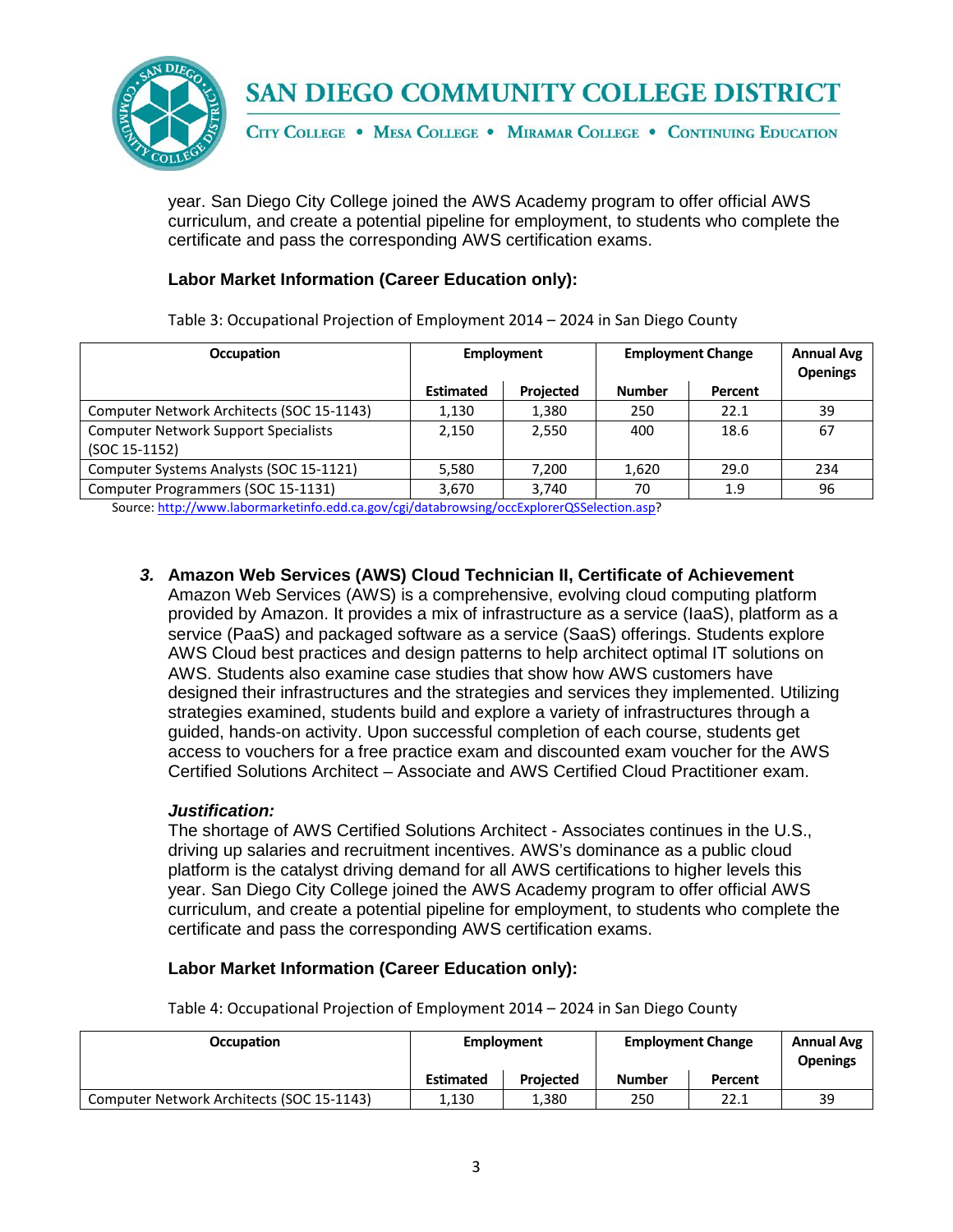

CITY COLLEGE . MESA COLLEGE . MIRAMAR COLLEGE . CONTINUING EDUCATION

| <b>Computer Network Support Specialists</b>     | 2,150 | 2,550  | 400   | 18.6    | 67  |
|-------------------------------------------------|-------|--------|-------|---------|-----|
| (SOC 15-1152)                                   |       |        |       |         |     |
| Network and Computer Systems Administrators     | 3.570 | 4.170  | 600   | 16.8    | 106 |
| (SOC 15-1142)                                   |       |        |       |         |     |
| Computer Systems Analysts (SOC 15-1121)         | 5,580 | 7,200  | 1,620 | 29.0    | 234 |
| Computer Programmers (SOC 15-1131)              | 3,670 | 3,740  | 70    | 1.9     | 96  |
| Computer Operators (SOC 43-9011)                | 460   | 400    | -60   | $-13.0$ | 3   |
| Computer User Support Specialists (SOC 15-1151) | 5,680 | 6,920  | 1,240 | 21.8    | 197 |
| Software Developers, Applications (SOC 15-1132) | 9,730 | 12,240 | 2,510 | 25.8    | 390 |
| Software Developers, Systems Software           | 7.530 | 9.160  | 1,630 | 21.6    | 271 |
| $(SOC 15-1133)$                                 |       |        |       |         |     |
| Web Developers (SOC 15-1134)                    | 2.120 | 2.920  | 800   | 37.7    | 107 |

Source[: http://www.labormarketinfo.edd.ca.gov/cgi/databrowsing/occExplorerQSSelection.asp?](http://www.labormarketinfo.edd.ca.gov/cgi/databrowsing/occExplorerQSSelection.asp)

*4.* **Basic HVAC/R Mechanical Systems Installation, Certificate of Achievement** The Certificate of Achievement in Basic HVAC/R Mechanical Systems Installation provides students with competencies fundamental for preparing for employment or advanced training in heating, ventilation, air-conditioning (HVAC/R) and appliance installation and maintenance. The pathway includes preparation for a Class C California License and various industry-recognized certifications pertaining to the HVAC/R industry.

### *Justification:*

To create a new Certificate of Achievement that identifies the focus in basic mechanical systems installation and is aligned with California Career Technical Education Model Curriculum Standards for building and construction trades as related to HVAC/R. Award is advisory board approved.

## **Labor Market Information (Career Education only):**

**Occupation Employment Employment Change Annual Avg Openings Estimated Projected Number Percent** Plumbers, Pipefitters, and Steamfitters (SOC 47-2152) 4,260 | 5,590 | 1,330 | 31.2 | 190 Heating/Air Conditioning and Refrigeration Workers (SOC 49-9021) 1,910 | 2,580 | 670 | 35.1 | 96

Table 5: Occupational Projection of Employment 2014 – 2024 in San Diego County

Source[: http://www.labormarketinfo.edd.ca.gov/cgi/databrowsing/occExplorerQSSelection.asp?](http://www.labormarketinfo.edd.ca.gov/cgi/databrowsing/occExplorerQSSelection.asp)

## *5.* **Black and White Photography, Certificate of Performance**

The Black and White Photography Certificate of Performance prepares students for entry-level employment or self-employment as a fine art photographer or photographer's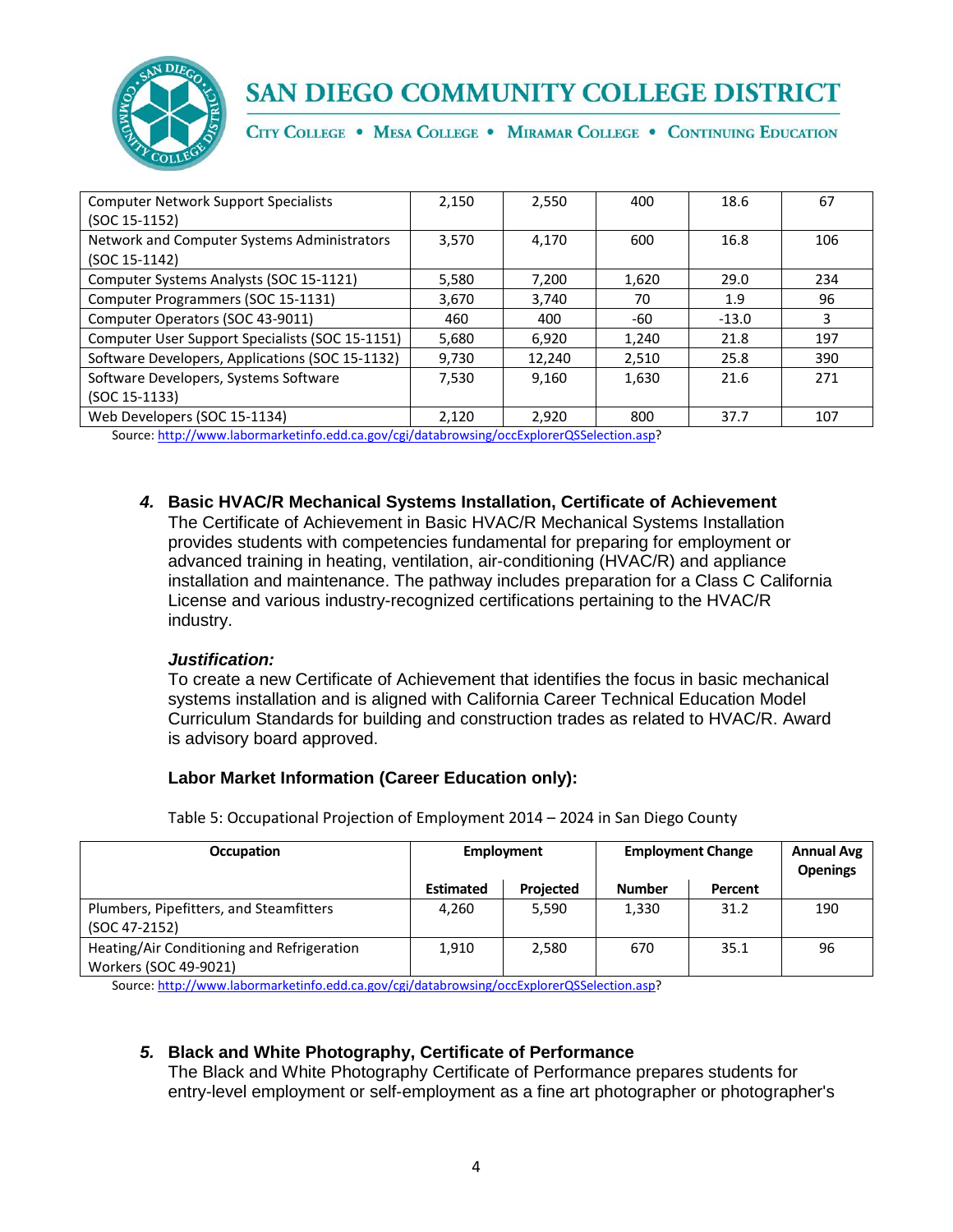

CITY COLLEGE . MESA COLLEGE . MIRAMAR COLLEGE . CONTINUING EDUCATION

assistant. Emphasis is placed on grounding students in the fundamentals of traditional analog black and white photography, including camera handling and composition, darkroom film and print processing techniques, archival print finishing, and aesthetic and conceptual thinking, culminating in a polished fine art black and white portfolio that can be used to obtain employment as a fine art photography assistant, and/or freelance fine art photographer. Students develop a comprehensive portfolio to showcase the technical and creative aspects of their work.

## *Justification:*

This certificate will reward the students for achieving their current level of proficiency while allowing them to work in the field as they continue on in the photography program.

## **Labor Market Information (Career Education only):**

| <b>Occupation</b>                                                                         | Employment       |                  | <b>Employment Change</b> | <b>Annual Avg</b><br><b>Openings</b> |    |
|-------------------------------------------------------------------------------------------|------------------|------------------|--------------------------|--------------------------------------|----|
|                                                                                           | <b>Estimated</b> | <b>Projected</b> | <b>Number</b>            | Percent                              |    |
| Photographers (SOC 27-4021)                                                               | 1.430            | 1.690            | 260                      | 18.2                                 | 61 |
| Course http://www.labormarkatinfo.edd.ca.gov/sgi/databrowsing/ossEvplorerOSSelection.asp? |                  |                  |                          |                                      |    |

Table 6: Occupational Projection of Employment 2014 – 2024 in San Diego County

Source[: http://www.labormarketinfo.edd.ca.gov/cgi/databrowsing/occExplorerQSSelection.asp?](http://www.labormarketinfo.edd.ca.gov/cgi/databrowsing/occExplorerQSSelection.asp)

*6.* **Business Operations—Cannabis Dispensary, Certificate of Performance** The Certificate of Performance in Business Operations-Cannabis Dispensary is designed for students interested in the fundamental practices of managing a cannabis dispensary. Emphasis is placed on the specific operational skills needed for this industry, including management, legal compliance, accounting, and security.

## *Justification:*

The industry advisory board requested a business operations certificate for those looking into the basic practices of managing a cannabis dispensary.

## **Labor Market Information (Career Education only):**

Table 7: Occupational Projection of Employment 2014 – 2024 in San Diego County

| Employment       |                  |               | <b>Annual Avg</b><br><b>Openings</b> |                          |
|------------------|------------------|---------------|--------------------------------------|--------------------------|
| <b>Estimated</b> | <b>Projected</b> | <b>Number</b> | Percent                              |                          |
| 1.100            | 1.190            | 80            | 7.2                                  | 32                       |
| 18.210           | 21.440           | 3.230         | 17.7                                 | 772                      |
|                  |                  |               |                                      | <b>Employment Change</b> |

Source[: http://www.labormarketinfo.edd.ca.gov/cgi/databrowsing/occExplorerQSSelection.asp?](http://www.labormarketinfo.edd.ca.gov/cgi/databrowsing/occExplorerQSSelection.asp)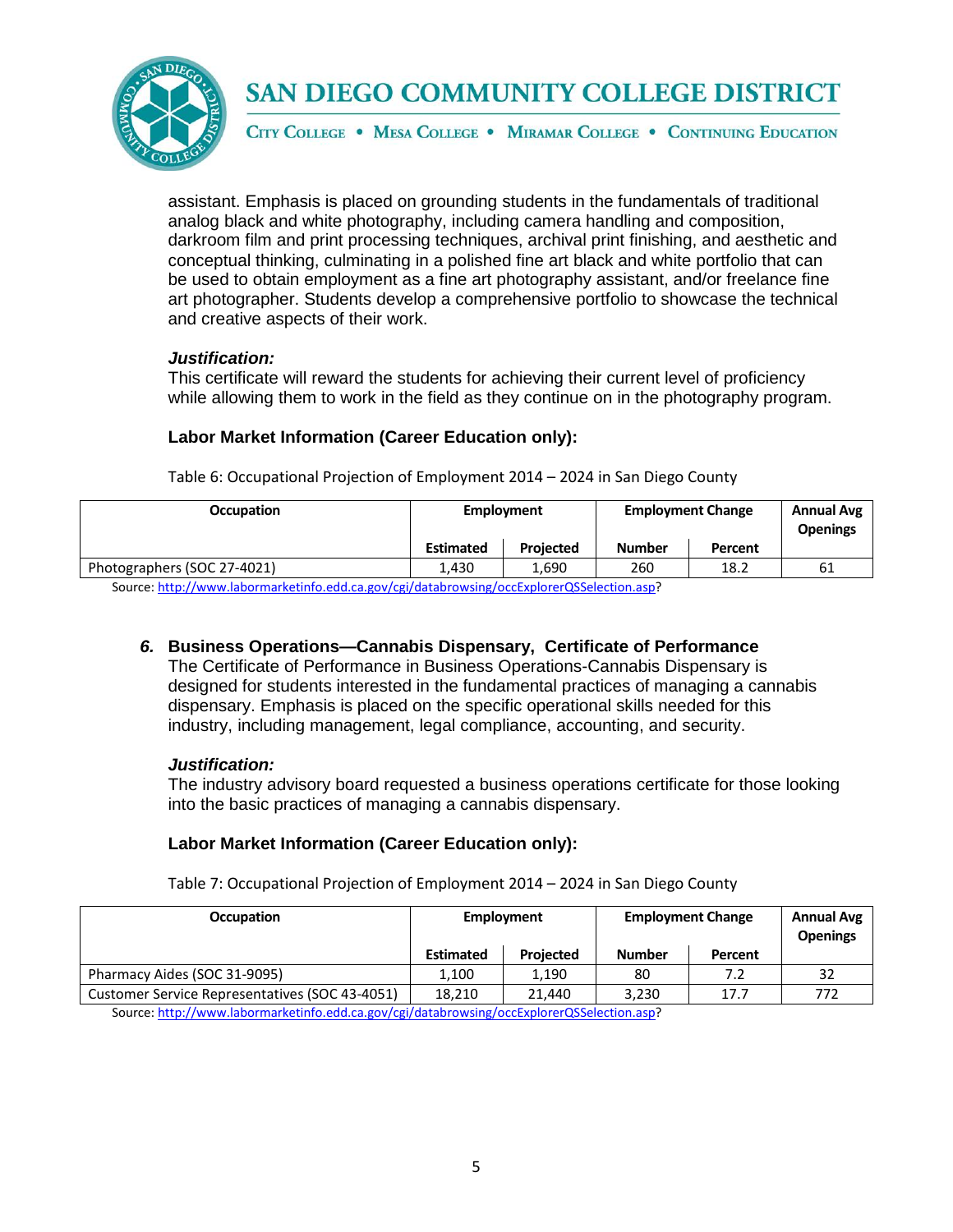

CITY COLLEGE . MESA COLLEGE . MIRAMAR COLLEGE . CONTINUING EDUCATION

## *7.* **Certified Public Accountant (CPA) Preparatory Program, Certificate of Achievement**

The Certificate of Achievement in Certified Public Accountant (CPA) Preparatory Program provides an in-depth exploration of government and nonprofit accounting, ethics, tax law, and auditing. Students learn about government and nonprofit specific accounting practices as well as auditing techniques used in the accounting field. Accounting-specific ethical business practices as well as federal tax law are discussed. Emphasis is placed on careers in the accounting field and preparation for students interested in earning the California Certified Public Accountant License.

## *Justification:*

To create a Certificate of Achievement in CPA Prep for students wishing to take the CPA exam and meet several education requirements to sit for the exam. Advisory Board approved.

## **Labor Market Information (Career Education only):**

| <b>Occupation</b>                         | <b>Employment</b> |           | <b>Employment Change</b> | <b>Annual Avg</b><br><b>Openings</b> |     |
|-------------------------------------------|-------------------|-----------|--------------------------|--------------------------------------|-----|
|                                           | <b>Estimated</b>  | Projected | <b>Number</b>            | Percent                              |     |
| Financial Managers (SOC 11-3031)          | 5,960             | 6.880     | 920                      | 15.4                                 | 233 |
| Financial Analysts (SOC 13-2051)          | 2,500             | 3,110     | 610                      | 24.4                                 | 112 |
| Personal Financial Advisors (SOC 13-2052) | 1,770             | 2,460     | 690                      | 39                                   | 113 |
| Financial Examiners (SOC 13-2061)         | 460               | 540       | 80                       | 17.4                                 | 20  |
| Loan Counselors (SOC 13-2071)             | 510               | 640       | 130                      | 25.5                                 | 21  |
| Credit Authorizers, Checkers, and Clerks  | 330               | 390       | 60                       | 18.2                                 | 9   |
| (SOC 43-4041)                             |                   |           |                          |                                      |     |

Table 8: Occupational Projection of Employment 2014 – 2024 in San Diego County

Source[: http://www.labormarketinfo.edd.ca.gov/cgi/databrowsing/occExplorerQSSelection.asp?](http://www.labormarketinfo.edd.ca.gov/cgi/databrowsing/occExplorerQSSelection.asp)

## *8.* **Commercial Photography, Certificate of Performance**

The Commercial Photography Certificate of Performance prepares students for entrylevel employment and/or self-employment in commercial photography. Emphasis is placed on grounding students in the fundamentals of digital photography, retouching, studio lighting techniques, and portraiture, culminating in a polished commercial portfolio that can be used to obtain employment as a commercial photography assistant, and/or freelance commercial photographer.

## *Justification:*

This certificate will reward the students for achieving their current level of proficiency while allowing them to work in the field as they continue on in the photography program.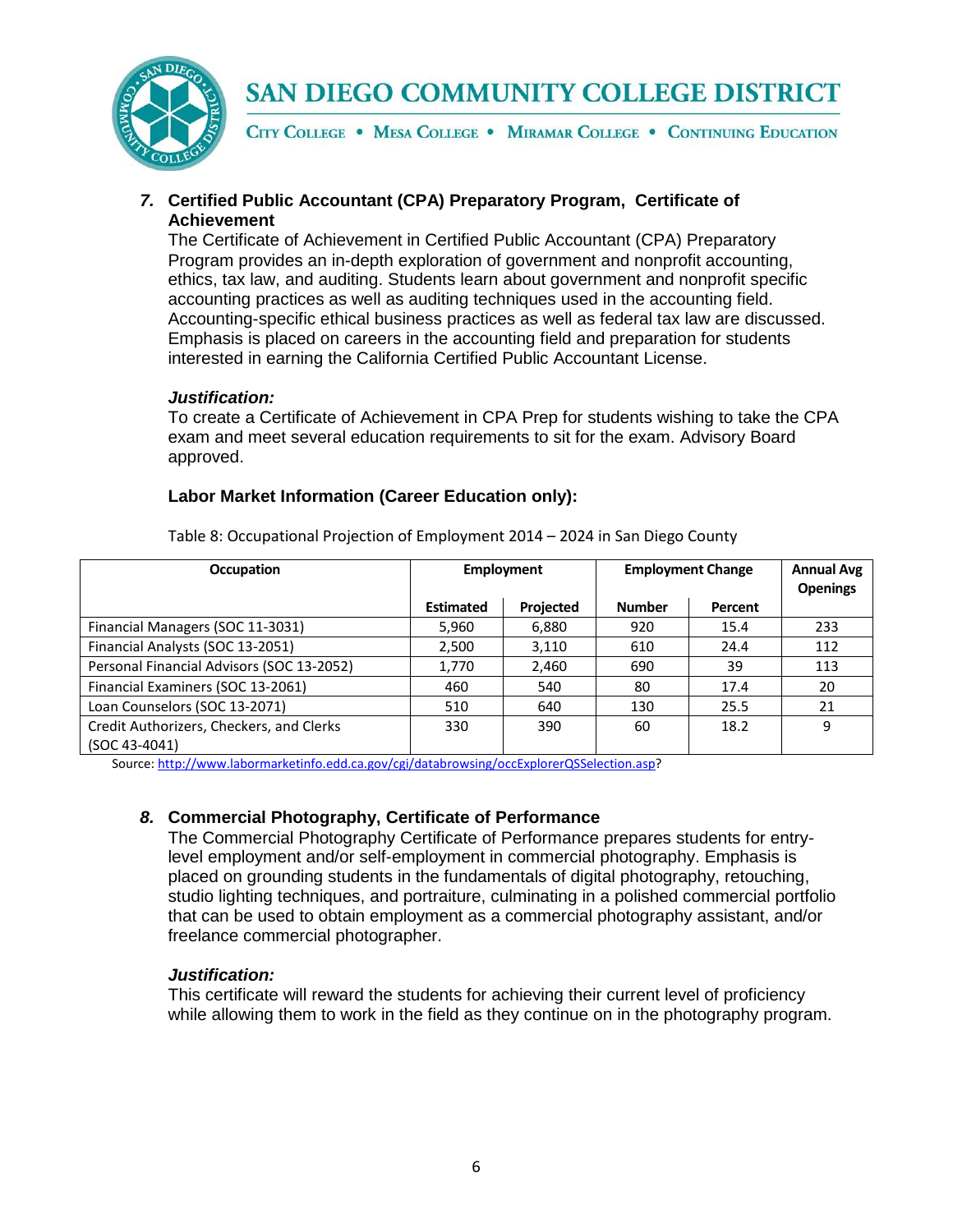

CITY COLLEGE . MESA COLLEGE . MIRAMAR COLLEGE . CONTINUING EDUCATION

## **Labor Market Information (Career Education only):**

Table 9: Occupational Projection of Employment 2014 – 2024 in San Diego County

| <b>Occupation</b>           | Employment       |                  | <b>Employment Change</b> |         | <b>Annual Avg</b><br><b>Openings</b> |
|-----------------------------|------------------|------------------|--------------------------|---------|--------------------------------------|
|                             | <b>Estimated</b> | <b>Projected</b> | <b>Number</b>            | Percent |                                      |
| Photographers (SOC 27-4021) | 1.430            | 1.690            | 260                      | 18.2    | 61                                   |
| .<br>___                    | .                | __<br>--------   |                          |         |                                      |

Source[: http://www.labormarketinfo.edd.ca.gov/cgi/databrowsing/occExplorerQSSelection.asp?](http://www.labormarketinfo.edd.ca.gov/cgi/databrowsing/occExplorerQSSelection.asp)

## **9. Dance, Certificate of Achievement**

The Certificate of Achievement in Dance prepares the student with a solid foundation of kinesthetic training in one or more dance genres, principles of choreography, and movement education, along with the process of production and performance.

### *Justification***:**

Create a certificate of achievement in Dance to give students more certificate options in the field.

## **Labor Market Information (Career Education only):**

| $1800$ and $2000$ because for the properties of the properties and $201$ for $2000$ because $2000$ |                  |                  |                          |         |                                      |  |  |
|----------------------------------------------------------------------------------------------------|------------------|------------------|--------------------------|---------|--------------------------------------|--|--|
| <b>Occupation</b>                                                                                  | Employment       |                  | <b>Employment Change</b> |         | <b>Annual Avg</b><br><b>Openings</b> |  |  |
|                                                                                                    | <b>Estimated</b> | <b>Projected</b> | <b>Number</b>            | Percent |                                      |  |  |
| Art, Drama, and Music Teachers, Postsecondary                                                      | 2.390            | 2.790            | 400                      | 16.7    | 82                                   |  |  |
| $(SOC 25-1121)$                                                                                    |                  |                  |                          |         |                                      |  |  |
| Entertainers/Sports/Related Workers, All Other                                                     | 190              | 200              | 10                       | 5.3     |                                      |  |  |
| (SOC 27-2099)                                                                                      |                  |                  |                          |         |                                      |  |  |

### Table 10: Occupational Projection of Employment 2014 – 2024 in San Diego County

Source[: http://www.labormarketinfo.edd.ca.gov/cgi/databrowsing/occExplorerQSSelection.asp?](http://www.labormarketinfo.edd.ca.gov/cgi/databrowsing/occExplorerQSSelection.asp)

## **10. Freelance Photography, Certificate of Achievement**

The Certificate of Achievement in Freelance Photography provides students with strong foundational coursework, emphasizing photographic concepts and camera handling techniques needed to enter the field. Students will benefit from instructors who are working professionals in the field. Students receive hands-on experience in studio practices and current industry software to create projects for the real world. The award culminates in a professional portfolio that could be used to obtain employment. The award is primarily designed for students interested in entering the photography field and for students pursuing entry-level job opportunities related to photography.

## *Justification***:**

The emphasis of this certificate is specific and targeted coursework for students wishing to complete this program and begin working in the industry while working toward our comprehensive 42-unit certificate and/or Associate of Arts degree.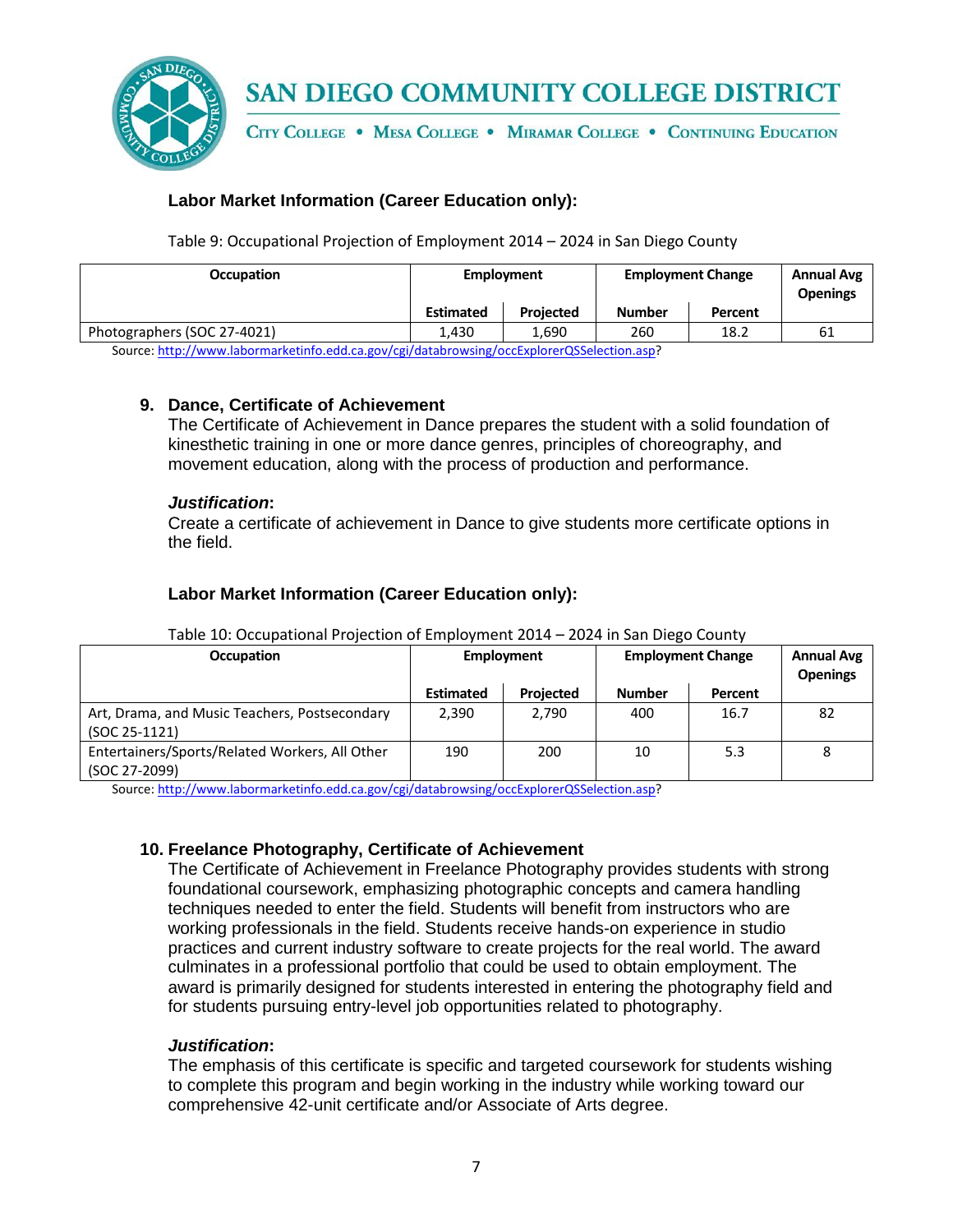

CITY COLLEGE . MESA COLLEGE . MIRAMAR COLLEGE . CONTINUING EDUCATION

## **Labor Market Information (Career Education only):**

Table 11: Occupational Projection of Employment 2014 – 2024 in San Diego County

| <b>Occupation</b>                | Employment       |                                                                                                                                                                                                                                                                                                                                                                                                                                                                                               | <b>Employment Change</b> |         | <b>Annual Avg</b><br><b>Openings</b> |
|----------------------------------|------------------|-----------------------------------------------------------------------------------------------------------------------------------------------------------------------------------------------------------------------------------------------------------------------------------------------------------------------------------------------------------------------------------------------------------------------------------------------------------------------------------------------|--------------------------|---------|--------------------------------------|
|                                  | <b>Estimated</b> | <b>Projected</b>                                                                                                                                                                                                                                                                                                                                                                                                                                                                              | Number                   | Percent |                                      |
| Photographers (SOC 27-4021)      | 1.430            | 1.690                                                                                                                                                                                                                                                                                                                                                                                                                                                                                         | 260                      | 18.2    | -61                                  |
| $\cdots$ $\cdots$<br>.<br>$\sim$ | .                | $\begin{array}{ccccccccccccccccc} \hline \multicolumn{3}{c} \multicolumn{3}{c} \multicolumn{3}{c} \multicolumn{3}{c} \multicolumn{3}{c} \multicolumn{3}{c} \multicolumn{3}{c} \multicolumn{3}{c} \multicolumn{3}{c} \multicolumn{3}{c} \multicolumn{3}{c} \multicolumn{3}{c} \multicolumn{3}{c} \multicolumn{3}{c} \multicolumn{3}{c} \multicolumn{3}{c} \multicolumn{3}{c} \multicolumn{3}{c} \multicolumn{3}{c} \multicolumn{3}{c} \multicolumn{3}{c} \multicolumn{3}{c} \multicolumn{3}{c$ |                          |         |                                      |

Source[: http://www.labormarketinfo.edd.ca.gov/cgi/databrowsing/occExplorerQSSelection.asp?](http://www.labormarketinfo.edd.ca.gov/cgi/databrowsing/occExplorerQSSelection.asp)

## **11. Graphic Design, Certificate of Performance**

The Certificate of Performance in Graphic Design is intended for basic graphic design skill development. These skills can be utilized to expand student's current or future career options outside the graphic design field.

### *Justification***:**

Create a certificate of performance to serve incoming students who are interested in having graphic design skills to use at their job, but not pursuing a graphic design career.

## **Labor Market Information (Career Education only):**

| <b>Occupation</b>                               | Employment       |                  | <b>Employment Change</b> | <b>Annual Avg</b><br><b>Openings</b> |     |
|-------------------------------------------------|------------------|------------------|--------------------------|--------------------------------------|-----|
|                                                 | <b>Estimated</b> | <b>Projected</b> | <b>Number</b>            | Percent                              |     |
| Graphic Designers (SOC 27-1024)                 | 2.870            | 3,180            | 310                      | 10.8                                 | 99  |
| Web Developers (SOC 15-1134)                    | 2.120            | 2.920            | 800                      | 37.7                                 | 107 |
| Multi-Media Artists and Animators (SOC 27-1014) | 1.390            | 1,670            | 280                      | 20.1                                 | 54  |

Table 12: Occupational Projection of Employment 2014 – 2024 in San Diego County

Source[: http://www.labormarketinfo.edd.ca.gov/cgi/databrowsing/occExplorerQSSelection.asp?](http://www.labormarketinfo.edd.ca.gov/cgi/databrowsing/occExplorerQSSelection.asp)

### *12.* **HVAC/R Mechanical Systems Installation and Repair, Associate of Science Degree**

The Associate of Science in HVAC/R Mechanical Systems Installation and Repair provides students with competencies fundamental for preparing for employment or advanced training in heating, ventilation, air-conditioning (HVAC/R) and appliance installation, maintenance, and repair. The pathway includes preparation for a Class C California License and various industry-recognized certifications pertaining to the HVAC/R industry.

## *Justification:*

To create a new Associate of Science that identifies the focus in mechanical systems installation and repair and is aligned with California Career Technical Education Model Curriculum Standards for building and construction trades as related to HVAC/R. Award is advisory board approved.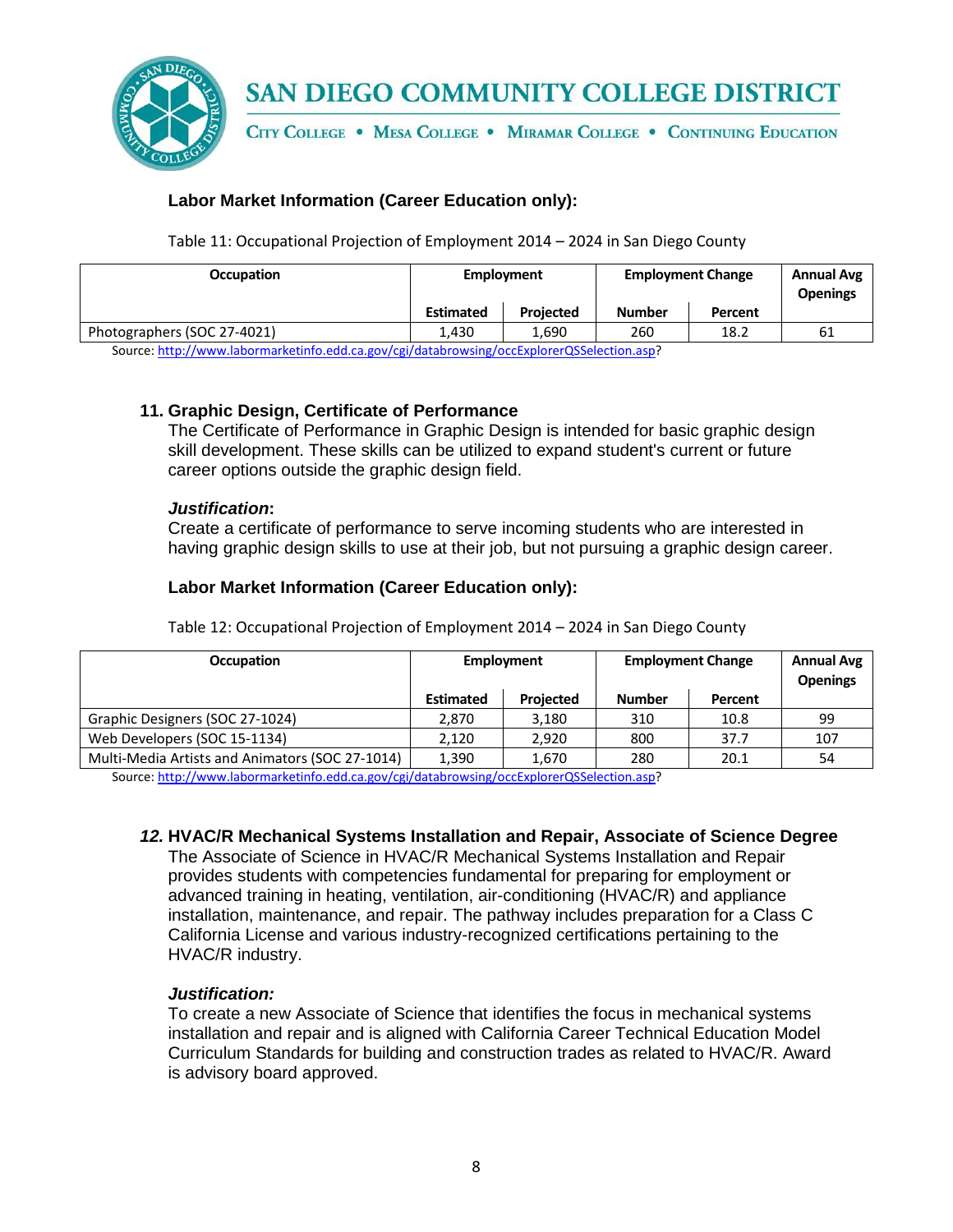

CITY COLLEGE . MESA COLLEGE . MIRAMAR COLLEGE . CONTINUING EDUCATION

## **Labor Market Information (Career Education only):**

Table 13: Occupational Projection of Employment 2014 – 2024 in San Diego County

| <b>Occupation</b>                                                   | Employment       |                  | <b>Employment Change</b> | <b>Annual Avg</b><br><b>Openings</b> |     |
|---------------------------------------------------------------------|------------------|------------------|--------------------------|--------------------------------------|-----|
|                                                                     | <b>Estimated</b> | <b>Projected</b> | <b>Number</b>            | Percent                              |     |
| Plumbers, Pipefitters, and Steamfitters<br>(SOC 47-2152)            | 4.260            | 5.590            | 1,330                    | 31.2                                 | 190 |
| Heating/Air Conditioning and Refrigeration<br>Workers (SOC 49-9021) | 1,910            | 2,580            | 670                      | 35.1                                 | 96  |

Source[: http://www.labormarketinfo.edd.ca.gov/cgi/databrowsing/occExplorerQSSelection.asp?](http://www.labormarketinfo.edd.ca.gov/cgi/databrowsing/occExplorerQSSelection.asp)

## *13.* **Individual Sports, Certificate of Performance**

The Certificate of Performance in Individual Sports is designed for students interested in entry-level individual sports instruction. Emphasis is placed on theory and practice of individual sports techniques. Students learn the principles of individual sports and techniques required for proper instruction.

## *Justification:*

The industry advisory board requested a certificate in individual sports for those looking into the elementary practices of individual sports instruction.

## **Labor Market Information (Career Education only):**

| <b>LUL IIII JUII DICKU COUIILY</b>                               |                  |                  |                          |         |                                      |  |  |
|------------------------------------------------------------------|------------------|------------------|--------------------------|---------|--------------------------------------|--|--|
| <b>Occupation</b>                                                | Employment       |                  | <b>Employment Change</b> |         | <b>Annual Avg</b><br><b>Openings</b> |  |  |
|                                                                  | <b>Estimated</b> | <b>Projected</b> | <b>Number</b>            | Percent |                                      |  |  |
| Fitness Trainers and Aerobics Instructors (SOC<br>Code: 39-9031) | 2.840            | 3.100            | 260                      | 9.2     |                                      |  |  |
|                                                                  |                  |                  |                          |         |                                      |  |  |

Table 14: Occupational Projection of Employment 2014 – 2024 in San Diego County

Source[: http://www.labormarketinfo.edd.ca.gov/cgi/databrowsing/occExplorerQSSelection.asp?](http://www.labormarketinfo.edd.ca.gov/cgi/databrowsing/occExplorerQSSelection.asp)

## **14. Interaction Design, Certificate of Achievement**

Interaction design blends visual communication and technology to creative interactive experiences on a wide variety of digital platforms. Students apply industry standard user experience strategies to the development of effective information architecture, intuitive user interfaces, and compelling interactive content. Utilizing strategies such as site mapping, wireframing, and usability testing, students develop strong digital experiences. The diverse body of work is refined into a strategic professional portfolio aimed at accomplishing each student's educational and employment goals.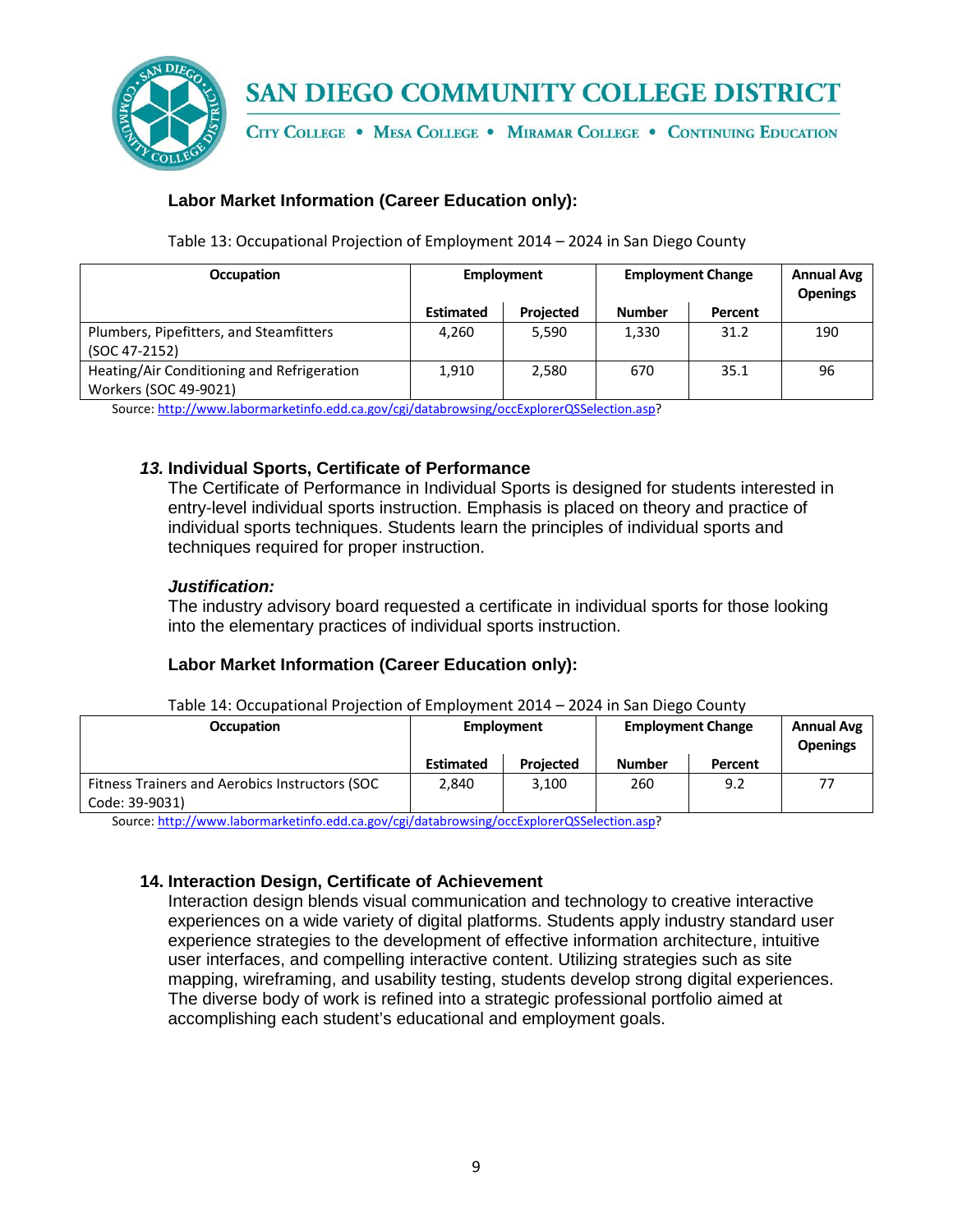

CITY COLLEGE . MESA COLLEGE . MIRAMAR COLLEGE . CONTINUING EDUCATION

### *Justification***:**

Interaction Design is a rapidly growing field driven by innovations in technology and new media. A new program in Interaction Design, with a focus on career and technical skills, will train students to fill positions in the industry that are highest in demand. The new Certificate of Achievement will augment the active Graphic Design Certificate, which focuses on design thinking as applied to more traditional media.

## **Labor Market Information (Career Education only):**

| Table 19. Occupational Florection of Employment 2014 – 2024 in Jan Dicko County |                   |                  |                          |                                      |     |  |  |
|---------------------------------------------------------------------------------|-------------------|------------------|--------------------------|--------------------------------------|-----|--|--|
| <b>Occupation</b>                                                               | <b>Employment</b> |                  | <b>Employment Change</b> | <b>Annual Avg</b><br><b>Openings</b> |     |  |  |
|                                                                                 | <b>Estimated</b>  | <b>Projected</b> | <b>Number</b>            | Percent                              |     |  |  |
| Graphic Designers (SOC 27-1024)                                                 | 2.870             | 3.180            | 310                      | 10.8                                 | 99  |  |  |
| Web Developers (SOC 15-1134)                                                    | 2.120             | 2.920            | 800                      | 37.7                                 | 107 |  |  |
| Multi-Media Artists and Animators (SOC 27-1014)                                 | 1.390             | 1.670            | 280                      | 20.1                                 | 54  |  |  |
| $\alpha$ and $\alpha$ is the state of the state of $\alpha$ and $\alpha$        |                   |                  |                          |                                      |     |  |  |

Table 15: Occupational Projection of Employment 2014 – 2024 in San Diego County

Source[: http://www.labormarketinfo.edd.ca.gov/cgi/databrowsing/occExplorerQSSelection.asp?](http://www.labormarketinfo.edd.ca.gov/cgi/databrowsing/occExplorerQSSelection.asp)

## **15. Interaction Design, Associate of Arts Degree**

Interaction design blends visual communication and technology to creative interactive experiences on a wide variety of digital platforms. Students apply industry standard user experience strategies to the development of effective information architecture, intuitive user interfaces, and compelling interactive content. Utilizing strategies such as site mapping, wireframing, and usability testing, students develop strong digital experiences. The diverse body of work is refined into a strategic professional portfolio aimed at accomplishing each student's educational and employment goals.

### *Justification***:**

Interaction Design is a rapidly growing field driven by innovations in technology and new media. A new program in Interaction Design, with a focus on career and technical skills, will train students to fill positions in the industry that are highest in demand. The new Associate of Arts will augment the active Graphic Design degree, which focuses on design thinking as applied to more traditional media.

## **Labor Market Information (Career Education only):**

Table 16: Occupational Projection of Employment 2014 – 2024 in San Diego County

| <b>Occupation</b>                               | <b>Employment</b> |                  | <b>Employment Change</b> |         | <b>Annual Avg</b><br><b>Openings</b> |
|-------------------------------------------------|-------------------|------------------|--------------------------|---------|--------------------------------------|
|                                                 | <b>Estimated</b>  | <b>Projected</b> | <b>Number</b>            | Percent |                                      |
| Graphic Designers (SOC 27-1024)                 | 2.870             | 3.180            | 310                      | 10.8    | 99                                   |
| Web Developers (SOC 15-1134)                    | 2.120             | 2.920            | 800                      | 37.7    | 107                                  |
| Multi-Media Artists and Animators (SOC 27-1014) | 1,390             | 1.670            | 280                      | 20.1    | 54                                   |

Source[: http://www.labormarketinfo.edd.ca.gov/cgi/databrowsing/occExplorerQSSelection.asp?](http://www.labormarketinfo.edd.ca.gov/cgi/databrowsing/occExplorerQSSelection.asp)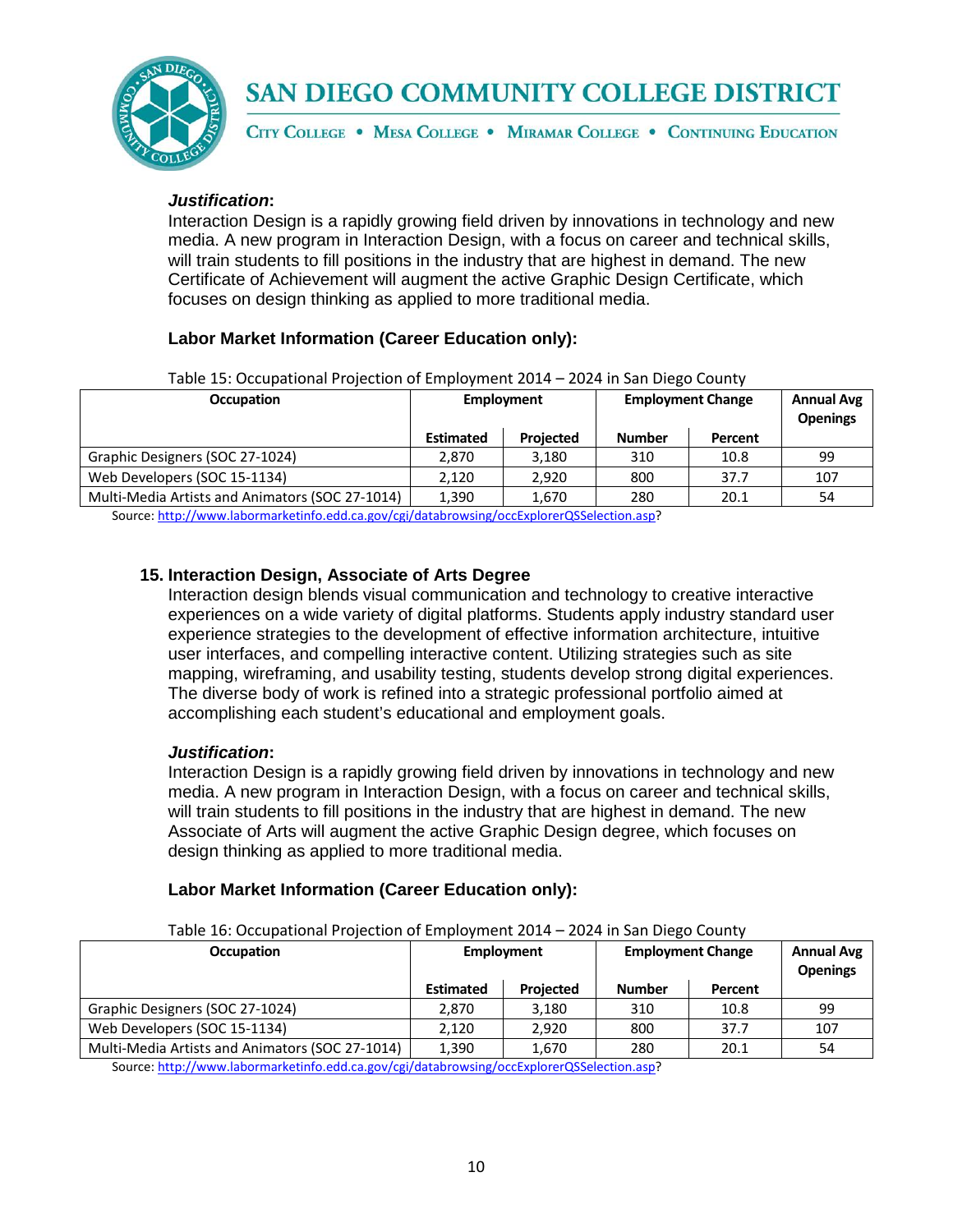

CITY COLLEGE . MESA COLLEGE . MIRAMAR COLLEGE . CONTINUING EDUCATION

## **16. Law, Public Policy, and Society, Associate in Arts for Transfer**

The Associate in Arts in Law, Public Policy, and Society for Transfer Degree is intended for students who plan to complete a bachelor's degree in Law, Public Policy, and Society or a related major in the California State University (CSU) system. It is accepted by some but not all CSU campuses. Students who complete this degree and transfer to a participating CSU campus will be required to complete no more than 60 units after transfer to earn a bachelor's degree.

### *Justification***:**

To create an Associate of Arts for Transfer for students who plan to complete a bachelor's degree in Law, Public Policy, and Society.

## **17. Martial Arts, Certificate of Performance**

The Certificate of Performance in Martial Arts is designed for students interested in entry-level martial arts instruction. Emphasis is placed on theory and practice of martial arts techniques. Students learn the principles of martial arts and techniques required for proper instruction.

## *Justification***:**

The industry advisory board requested a certificate in martial arts for those looking into the elementary practices of martial art instruction.

## **Labor Market Information (Career Education only):**

| <b>Occupation</b>                                                | Employment       |                  | <b>Employment Change</b> | <b>Annual Avg</b><br><b>Openings</b> |  |
|------------------------------------------------------------------|------------------|------------------|--------------------------|--------------------------------------|--|
|                                                                  | <b>Estimated</b> | <b>Projected</b> | <b>Number</b>            | Percent                              |  |
| Fitness Trainers and Aerobics Instructors (SOC<br>Code: 39-9031) | 2.840            | 3.100            | 260                      | 9.2                                  |  |

Table 17: Occupational Projection of Employment 2014 – 2024 in San Diego County

Source[: http://www.labormarketinfo.edd.ca.gov/cgi/databrowsing/occExplorerQSSelection.asp?](http://www.labormarketinfo.edd.ca.gov/cgi/databrowsing/occExplorerQSSelection.asp)

## **18. Mechanical Systems Project Development, Associate of Science Degree**

The Associate of Science in Mechanical Systems Project Development provides students with provides students with competencies fundamental for preparing for employment or advanced training in heating, ventilation, air-conditioning (HVAC/R) and appliance installation, maintenance, and repair. The pathway includes preparation for a Class C California License and various industry-recognized certifications pertaining to the HVAC/R industry.

## *Justification***:**

To create a new Associate of Science that identifies the focus in mechanical systems project development and is aligned with California Career Technical Education Model Curriculum Standards for building and construction trades as related to HVAC/R. Award is advisory board approved.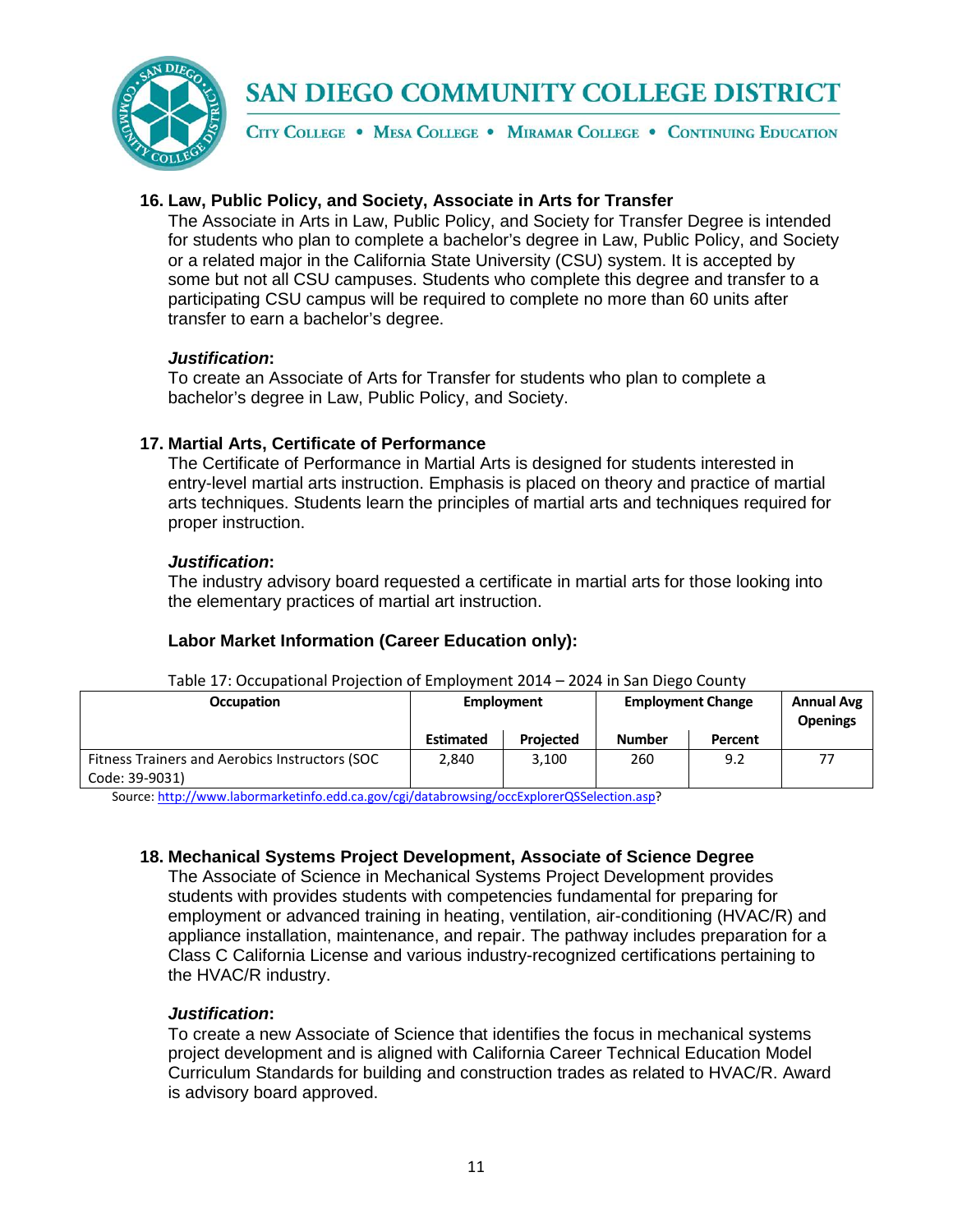

CITY COLLEGE . MESA COLLEGE . MIRAMAR COLLEGE . CONTINUING EDUCATION

## **Labor Market Information (Career Education only):**

| <b>Occupation</b>                                                   | Employment       |                  | <b>Employment Change</b> |         | <b>Annual Avg</b><br><b>Openings</b> |
|---------------------------------------------------------------------|------------------|------------------|--------------------------|---------|--------------------------------------|
|                                                                     | <b>Estimated</b> | <b>Projected</b> | <b>Number</b>            | Percent |                                      |
| Plumbers, Pipefitters, and Steamfitters<br>(SOC 47-2152)            | 4.260            | 5,590            | 1,330                    | 31.2    | 190                                  |
| Heating/Air Conditioning and Refrigeration<br>Workers (SOC 49-9021) | 1,910            | 2,580            | 670                      | 35.1    | 96                                   |

Table 18: Occupational Projection of Employment 2014 – 2024 in San Diego County

Source[: http://www.labormarketinfo.edd.ca.gov/cgi/databrowsing/occExplorerQSSelection.asp?](http://www.labormarketinfo.edd.ca.gov/cgi/databrowsing/occExplorerQSSelection.asp)

## **19. Mechanical Systems and Solid-State Electronics Technician, Certificate of Achievement**

The Certificate of Achievement in Mechanical Systems and Solid-State Electronics Technician provides students with competencies fundamental for preparing for employment or advanced training in heating, ventilation, air-conditioning (HVAC/R) and appliance installation, maintenance, and repair. The pathway includes preparation for a Class C California License and various industry-recognized certifications pertaining to the HVAC/R industry.

## *Justification***:**

To create a new Certificate of Achievement (TOP CODE 0946.00) that identifies the focus in basic mechanical systems installation and is aligned with California Career Technical Education Model Curriculum Standards for building and construction trades as related to HVAC/R. Award is advisory board approved.

## **Labor Market Information (Career Education only):**

| <b>Occupation</b>                                                   | Employment       |                  | <b>Employment Change</b> |         | <b>Annual Avg</b><br><b>Openings</b> |  |  |
|---------------------------------------------------------------------|------------------|------------------|--------------------------|---------|--------------------------------------|--|--|
|                                                                     | <b>Estimated</b> | <b>Projected</b> | <b>Number</b>            | Percent |                                      |  |  |
| Plumbers, Pipefitters, and Steamfitters<br>(SOC 47-2152)            | 4.260            | 5.590            | 1,330                    | 31.2    | 190                                  |  |  |
| Heating/Air Conditioning and Refrigeration<br>Workers (SOC 49-9021) | 1,910            | 2,580            | 670                      | 35.1    | 96                                   |  |  |

Table 19: Occupational Projection of Employment 2014 – 2024 in San Diego County

Source[: http://www.labormarketinfo.edd.ca.gov/cgi/databrowsing/occExplorerQSSelection.asp?](http://www.labormarketinfo.edd.ca.gov/cgi/databrowsing/occExplorerQSSelection.asp)

## **20. Mechanical Systems and Solid-State Electronics Technician, Associate of Science Degree**

The Associate of Science in Mechanical Systems and Solid-State Electronics Technician provides students with competencies fundamental for preparing for employment or advanced training in heating, ventilation, air-conditioning (HVAC/R) and appliance installation, maintenance, and repair. The pathway includes preparation for a Class C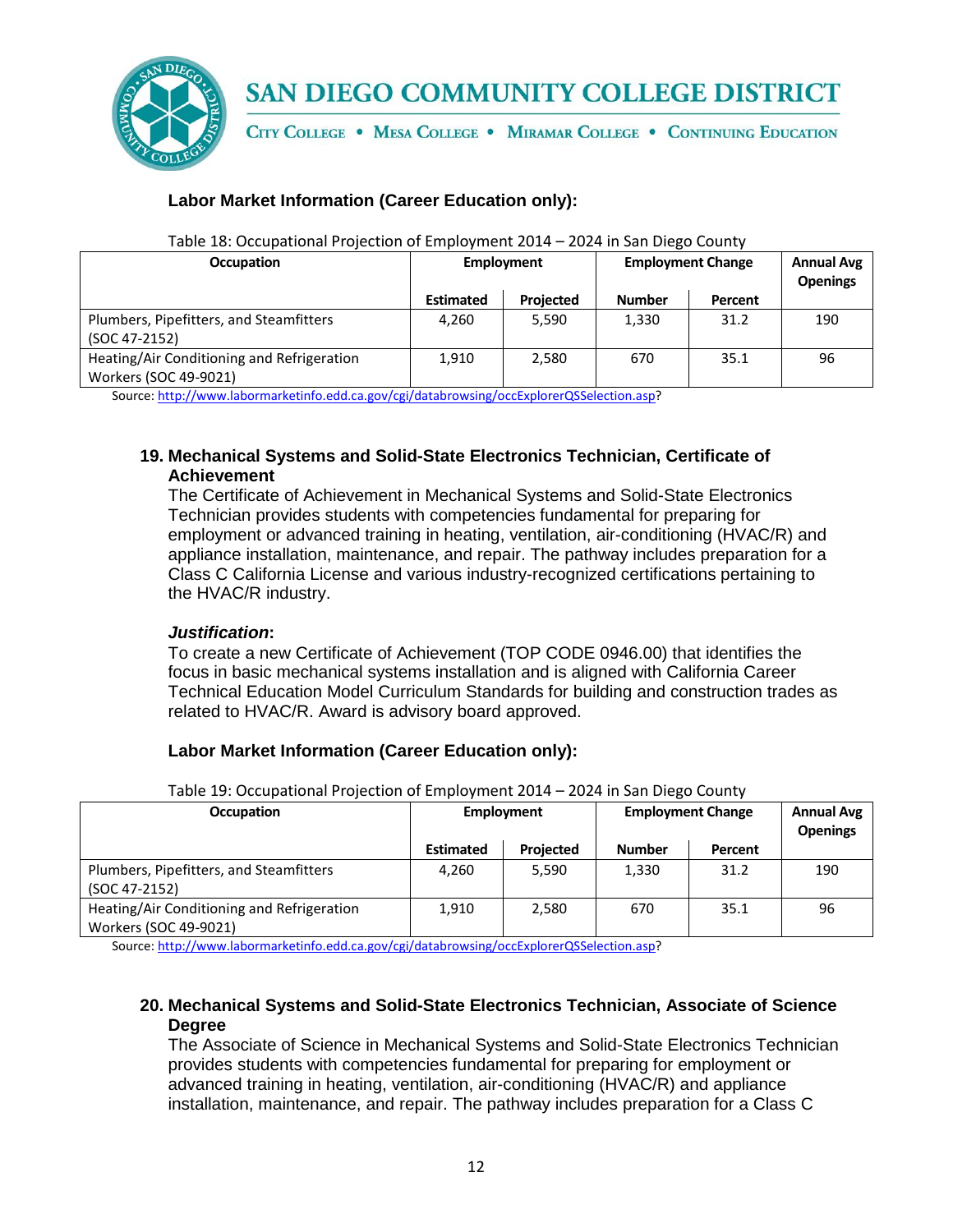

CITY COLLEGE . MESA COLLEGE . MIRAMAR COLLEGE . CONTINUING EDUCATION

California License and various industry-recognized certifications pertaining to the HVAC/R industry.

### *Justification***:**

To create a new Associate of Science (TOP CODE 0946.00) that identifies the focus in mechanical systems and solid-state electronics and is aligned with California Career Technical Education Model Curriculum Standards for building and construction trades as related to HVAC/R. Award is advisory board approved.

## **Labor Market Information (Career Education only):**

| Table 20: Occupational Projection of Employment 2014 - 2024 in San Diego County |  |
|---------------------------------------------------------------------------------|--|
|---------------------------------------------------------------------------------|--|

| <b>Occupation</b>                                                   | Employment       |                  | <b>Employment Change</b> | <b>Annual Avg</b><br><b>Openings</b> |     |
|---------------------------------------------------------------------|------------------|------------------|--------------------------|--------------------------------------|-----|
|                                                                     | <b>Estimated</b> | <b>Projected</b> | <b>Number</b>            | Percent                              |     |
| Plumbers, Pipefitters, and Steamfitters<br>(SOC 47-2152)            | 4,260            | 5.590            | 1,330                    | 31.2                                 | 190 |
| Heating/Air Conditioning and Refrigeration<br>Workers (SOC 49-9021) | 1,910            | 2,580            | 670                      | 35.1                                 | 96  |

Source[: http://www.labormarketinfo.edd.ca.gov/cgi/databrowsing/occExplorerQSSelection.asp?](http://www.labormarketinfo.edd.ca.gov/cgi/databrowsing/occExplorerQSSelection.asp)

## **21. Mechanical Systems Project Development, Certificate of Achievement**

The Certificate of Achievement in Mechanical Systems Project Development provides students with provides students with competencies fundamental for preparing for employment or advanced training in heating, ventilation, air-conditioning (HVAC/R) and appliance installation, maintenance, and repair. The pathway includes preparation for a Class C California License and various industry-recognized certifications pertaining to the HVAC/R industry.

## *Justification***:**

To create a new Certificate of Achievement (TOP CODE 0946.00) that identifies the focus in basic mechanical systems installation and is aligned with California Career Technical Education Model Curriculum Standards for building and construction trades as related to HVAC/R. Award is advisory board approved.

## **Labor Market Information (Career Education only):**

| Table 21: Occupational Projection of Employment 2014 – 2024 in San Diego County<br><b>Occupation</b> | <b>Employment</b> |                  | <b>Employment Change</b> |         | <b>Annual Avg</b><br><b>Openings</b> |
|------------------------------------------------------------------------------------------------------|-------------------|------------------|--------------------------|---------|--------------------------------------|
|                                                                                                      | <b>Estimated</b>  | <b>Projected</b> | <b>Number</b>            | Percent |                                      |
| Plumbers, Pipefitters, and Steamfitters<br>(SOC 47-2152)                                             | 4.260             | 5,590            | 1,330                    | 31.2    | 190                                  |
| Heating/Air Conditioning and Refrigeration<br>Workers (SOC 49-9021)                                  | 1.910             | 2,580            | 670                      | 35.1    | 96                                   |

Table 21: Occupational Projection of Employment 2014 – 2024 in San Diego County

Source[: http://www.labormarketinfo.edd.ca.gov/cgi/databrowsing/occExplorerQSSelection.asp?](http://www.labormarketinfo.edd.ca.gov/cgi/databrowsing/occExplorerQSSelection.asp)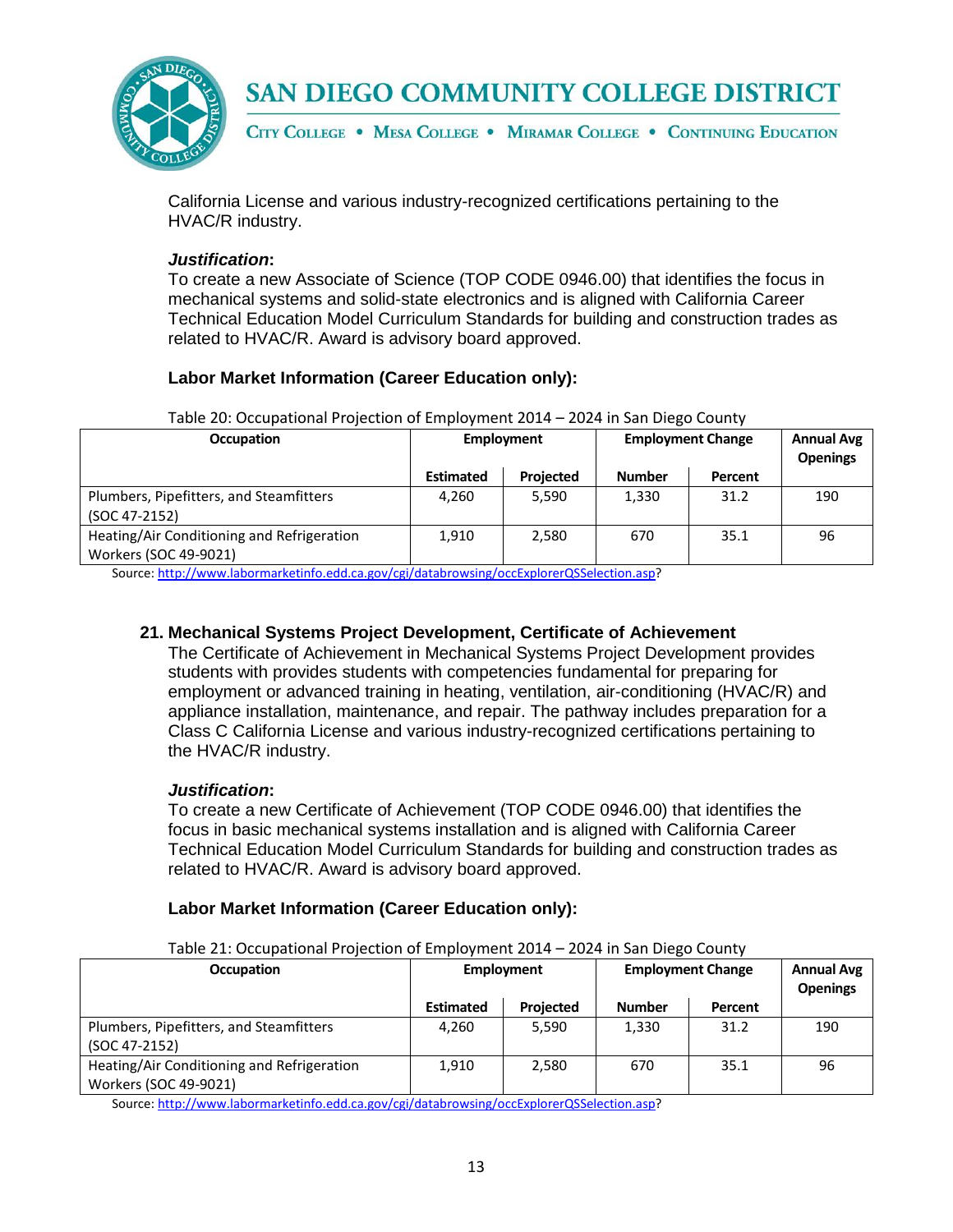

CITY COLLEGE . MESA COLLEGE . MIRAMAR COLLEGE . CONTINUING EDUCATION

## **22. Public Administration, Certificate of Achievement**

The Certificate of Achievement in Public Administration is designed to provide students with a broad understanding of the Public Administration field and to prepare them for transfer to baccalaureate-level Public Administration programs. Emphasis is placed on administrative theory and practice at the local, state, and national levels, including governmental institutions and structures, public decision-making processes, organizational behavior, the effectiveness of criminal justice policies, urban policy, and land use considerations. Coursework encourages students to conduct research and critically analyze data while developing real-world management and leadership skills.

### *Justification***:**

To create a Certificate of Achievement to compliment the AA-T in Law, Public Policy, and Society. This certificate includes the preparation for major course sequence required for SDSU's BA in Public Administration for which the AA-T in Law, Public Policy, and Society has been deemed similar. By completing both the AA-T and this Certificate, students may obtain preferred admission to SDSU and complete all major requirements.

## **23. Team Sports, Certificate of Performance**

The Certificate of Performance in Team Sports is designed for students interested in entry-level team sports instruction. Emphasis is placed on theory and practice of team sports techniques. Students learn the principles of team sports and techniques required for proper instruction.

### *Justification***:**

The industry advisory board requested a certificate in team sports for those looking into the elementary practices of team sports instruction.

## **Labor Market Information (Career Education only):**

| <b>Occupation</b>                                                | rabic 22. Occupationar rivicction or Employment 2014 – 2024 in Jan Dicgo County<br><b>Employment</b> |                  | <b>Employment Change</b> | <b>Annual Avg</b><br><b>Openings</b> |  |
|------------------------------------------------------------------|------------------------------------------------------------------------------------------------------|------------------|--------------------------|--------------------------------------|--|
|                                                                  | <b>Estimated</b>                                                                                     | <b>Projected</b> | <b>Number</b>            | Percent                              |  |
| Fitness Trainers and Aerobics Instructors (SOC<br>Code: 39-9031) | 2.840                                                                                                | 3.100            | 260                      | 9.2                                  |  |

Table 22: Occupational Projection of Employment 2014 – 2024 in San Diego County

Source[: http://www.labormarketinfo.edd.ca.gov/cgi/databrowsing/occExplorerQSSelection.asp?](http://www.labormarketinfo.edd.ca.gov/cgi/databrowsing/occExplorerQSSelection.asp)

## **24. Technical Theatre, Certificate of Achievement**

The Certificate of Achievement in Technical Theatre provides additional preparation for theatre majors to find entry-level work in all aspects of technical theatre. The award provides students with additional support when they transfer to four-year institutions where technical theatre is emphasized.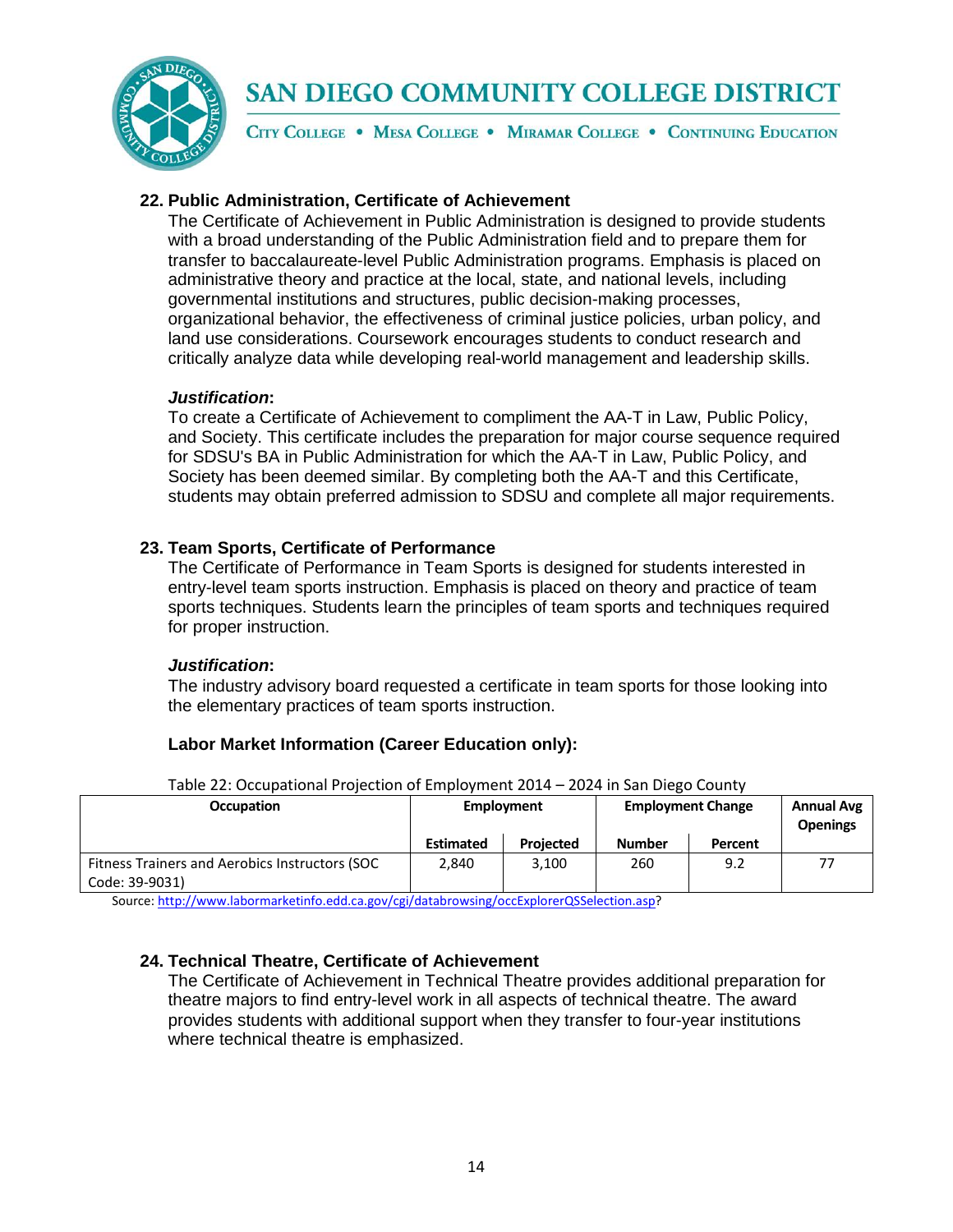

CITY COLLEGE . MESA COLLEGE . MIRAMAR COLLEGE . CONTINUING EDUCATION

## *Justification***:**

Create a Certificate of Achievement in Technical Theatre to replace the deactivated Certificate of Performance.

## **Labor Market Information (Career Education only):**

Table 23: Occupational Projection of Employment 2014 – 2024 in San Diego County

| <b>Occupation</b>                          | <b>Employment</b> |                  | <b>Employment Change</b> | <b>Annual Avg</b><br><b>Openings</b> |    |
|--------------------------------------------|-------------------|------------------|--------------------------|--------------------------------------|----|
|                                            | <b>Estimated</b>  | <b>Projected</b> | <b>Number</b>            | Percent                              |    |
| Set and Exhibit Designers (SOC 27-1027)    | 180               | 240              | 60                       | 33.3                                 | 11 |
| Sound Engineering Technicians (SOC27-4014) | 220               | 250              | 30                       | 13.6                                 |    |
| Audio and Video Equipment Technicians      | 750               | 920              | 170                      | 22.7                                 | 31 |
| (SOC 27-4011)                              |                   |                  |                          |                                      |    |

Source[: http://www.labormarketinfo.edd.ca.gov/cgi/databrowsing/occExplorerQSSelection.asp?](http://www.labormarketinfo.edd.ca.gov/cgi/databrowsing/occExplorerQSSelection.asp)

## **25. Yoga, Certificate of Performance**

This certificate of performance in yoga is designed for students who have an interest in deepening their yoga practice or are preparing to attend a yoga teacher training program. Emphasis is placed on the background theory and practice of yoga techniques that lay the foundation of any training program. Students learn the principles of yoga and begin to explore techniques for proper instruction.

### *Justification***:**

To create a certificate in yoga for those looking into the elementary practices of yoga instruction. This was a requested certificate from the industry advisory board.

## **Labor Market Information (Career Education only):**

Table 24: Occupational Projection of Employment 2014 – 2024 in San Diego County

| <b>Occupation</b>                              | Employment       |                  | <b>Employment Change</b> |         | <b>Annual Avg</b><br><b>Openings</b> |
|------------------------------------------------|------------------|------------------|--------------------------|---------|--------------------------------------|
|                                                | <b>Estimated</b> | <b>Projected</b> | <b>Number</b>            | Percent |                                      |
| Fitness Trainers and Aerobics Instructors (SOC | 2.840            | 3,100            | 260                      | 9.2     |                                      |
| Code: 39-9031)                                 |                  |                  |                          |         |                                      |
| .<br>.                                         |                  |                  |                          |         |                                      |

Source[: http://www.labormarketinfo.edd.ca.gov/cgi/databrowsing/occExplorerQSSelection.asp?](http://www.labormarketinfo.edd.ca.gov/cgi/databrowsing/occExplorerQSSelection.asp)

### *San Diego Mesa College*

## *1.* **Computer Science, Associate in Science for Transfer Degree**

The Associate in Science for Transfer in Computer Science is intended for students who plan to complete a bachelor's degree in Computer Science or a related major in the California State University (CSU) system. It is accepted by some, but not all CSU campuses. Students who complete this degree and transfer to a participating CSU campus will be required to complete no more than 60 units after transfer to earn a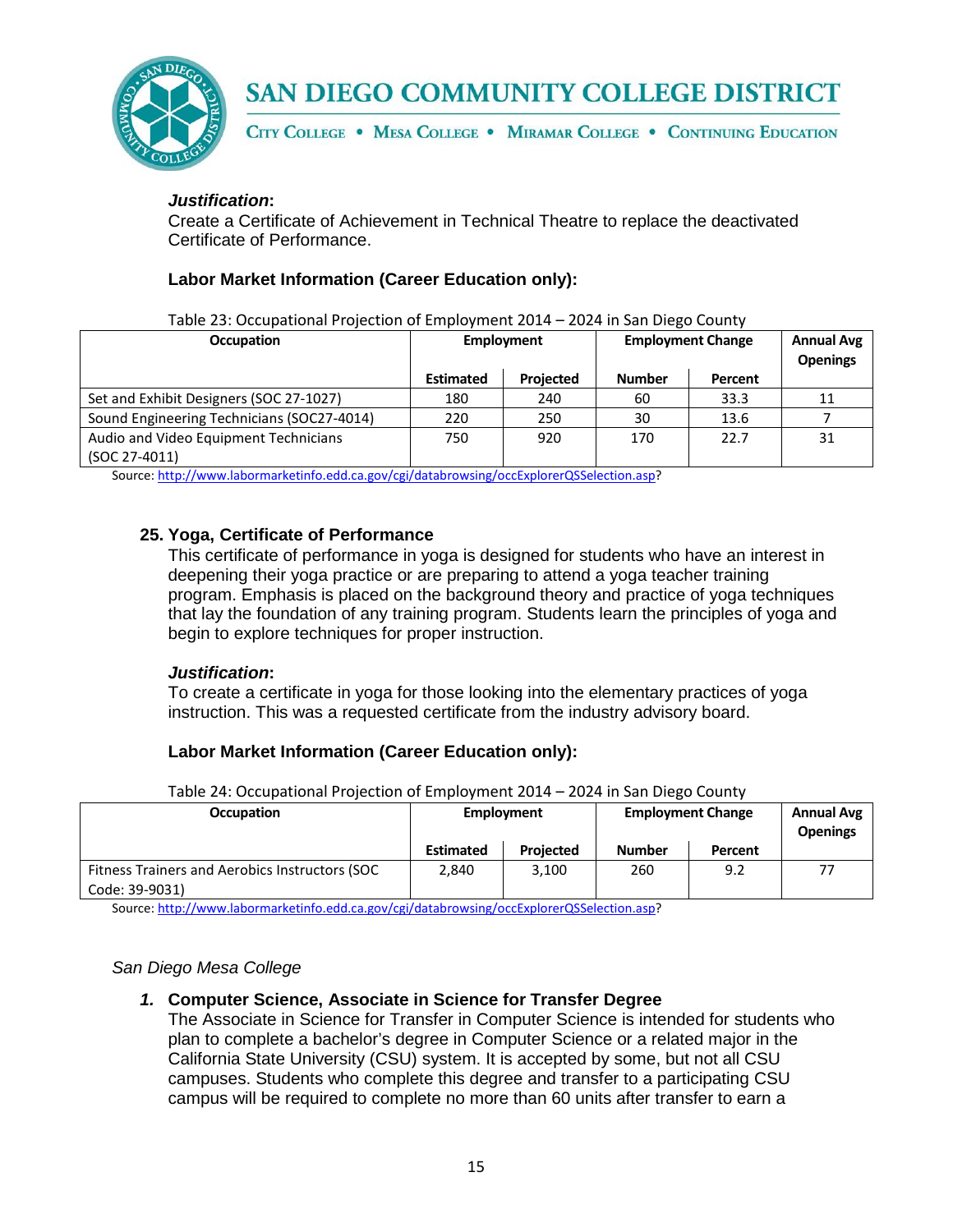

CITY COLLEGE . MESA COLLEGE . MIRAMAR COLLEGE . CONTINUING EDUCATION

bachelor's degree. It may not be appropriate preparation for students transferring to a CSU campus that does not accept the degree

### *Justification:*

To be in compliance with the Student Transfer Achievement Reform Act (SB 1440, now codified in California Education Code sections 66746-66749).

### *San Diego Miramar College*

### *1.* **Computer Science, Associate in Science for Transfer Degree**

The Associate in Science for Transfer in Computer Science is intended for students who plan to complete a bachelor's degree in Computer Science or a related major in the California State University (CSU) system. Students who complete this degree and transfer to a participating CSU campus will be required to complete no more than 60 units after transfer to earn a bachelor's degree. It may not be appropriate preparation for students transferring to a CSU campus that does not accept the degree. Students who plan to complete this degree should consult a counselor for additional information about participating CSU campuses as well as university admission, degree, and transfer requirements.

### *Justification:*

This new Associate Degree for Transfer award enables Miramar students to have priority admission to the Computer Science major at SDSU and other CSU campuses.

### *2.* **Independent Business Ownership, Certificate of Performance**

The Certificate of Performance in Independent Business Ownership provides students the basic knowledge and skills needed to plan, start, and manage a new business in various occupations.

### *Justification:*

This new certificate is to assist students in other CTE programs to start their own small business.

### **Labor Market Information (Career Education only):**

| Table 25. Occupational Projection of Employment 2014 – 2024 in 3an Diego County |                   |                  |                          |         |                                      |  |
|---------------------------------------------------------------------------------|-------------------|------------------|--------------------------|---------|--------------------------------------|--|
| <b>Occupation</b>                                                               | <b>Employment</b> |                  | <b>Employment Change</b> |         | <b>Annual Avg</b><br><b>Openings</b> |  |
|                                                                                 | <b>Estimated</b>  | <b>Projected</b> | <b>Number</b>            | Percent |                                      |  |
| Managers, All Other (SOC 11-9199)                                               | 11.380            | 13.620           | 1.790                    | 15.1    | 440                                  |  |
| .                                                                               |                   |                  |                          |         |                                      |  |

Table 25: Occupational Projection of Employment 2014 – 2024 in San Diego County

Source[: http://www.labormarketinfo.edd.ca.gov/cgi/databrowsing/occExplorerQSSelection.asp?](http://www.labormarketinfo.edd.ca.gov/cgi/databrowsing/occExplorerQSSelection.asp)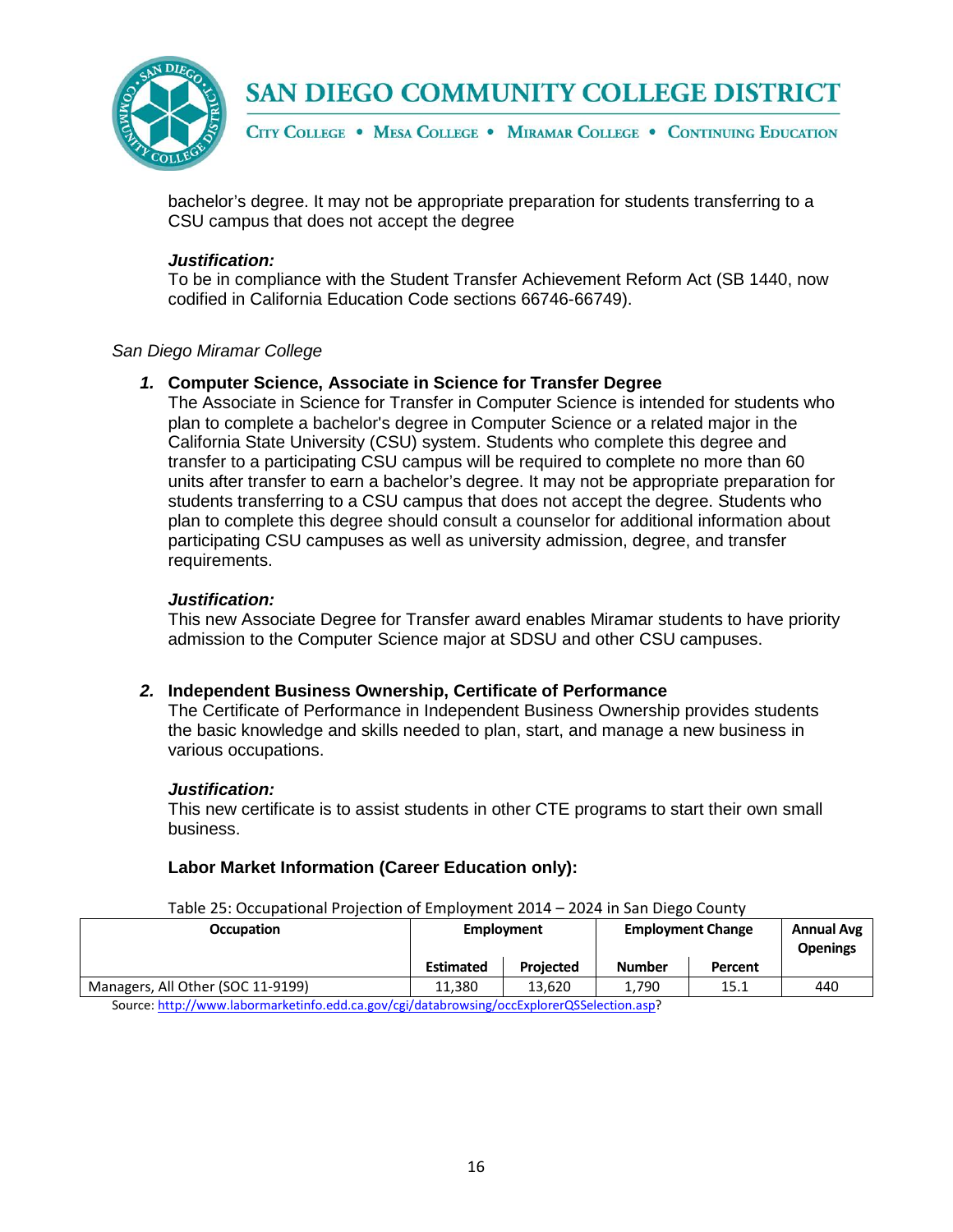

CITY COLLEGE . MESA COLLEGE . MIRAMAR COLLEGE . CONTINUING EDUCATION

## **3. Law, Public Policy, and Society, Associate in Arts for Transfer Degree**

The Associate in Arts in Law, Public Policy, and Society for Transfer Degree is intended for students who plan to complete a bachelor's degree in Public Administration or a related major in the California State University (CSU) system. Students who complete this degree and transfer to a participating CSU campus will be required to complete no more than 60 units after transfer to earn a bachelor's degree. It may not be appropriate preparation for students transferring to a CSU campus that does not accept the degree. Students who plan to complete this degree should consult a counselor for additional information about participating CSU campuses as well as university admission, degree, and transfer requirements.

## *Justification*:

This is a new Associate Degree for Transfer to support transfer to Public Administration major at SDSU and other CSU campuses.

### **4. Legal Secretary, Certificate of Performance**

This certificate prepares the student for an entry-level position as a legal secretary.

### *Justification*:

This is a new award to prepare students for employment as legal secretaries.

## **Labor Market Information (Career Education only):**

| rable 20. Occupational Projection or Employment 2014 – 2024 in 3an Diego County            |                  |                  |                          |         |                                      |  |
|--------------------------------------------------------------------------------------------|------------------|------------------|--------------------------|---------|--------------------------------------|--|
| <b>Occupation</b>                                                                          | Employment       |                  | <b>Employment Change</b> |         | <b>Annual Avg</b><br><b>Openings</b> |  |
|                                                                                            | <b>Estimated</b> | <b>Projected</b> | <b>Number</b>            | Percent |                                      |  |
| Legal Secretaries (SOC 43-6012)                                                            | 2.790            | 2.850            | 60                       | 2.2     | 35                                   |  |
| Source: http://www.labormarketinfo.edd.ca.gov/cgi/databrowsing/occExplorerQSSelection.asp? |                  |                  |                          |         |                                      |  |

### Table 26: Occupational Projection of Employment 2014 – 2024 in San Diego County

## **5. Public Safety Management, Certificate of Achievement**

This certificate prepares students for initial employment in a variety of civilian clerical and supervisory positions within public safety agencies. Students develop a basic understanding of the role, mission, and processes of local, state, and federal law enforcement agencies through a set of public safety-related courses. Students also develop knowledge and skills in communication, human relations, organizational management, and basic office productivity software.

## *Justification***:**

This is a new award at Miramar to prepare students for initial employment in a variety of civilian clerical and supervisory positions within public safety agencies.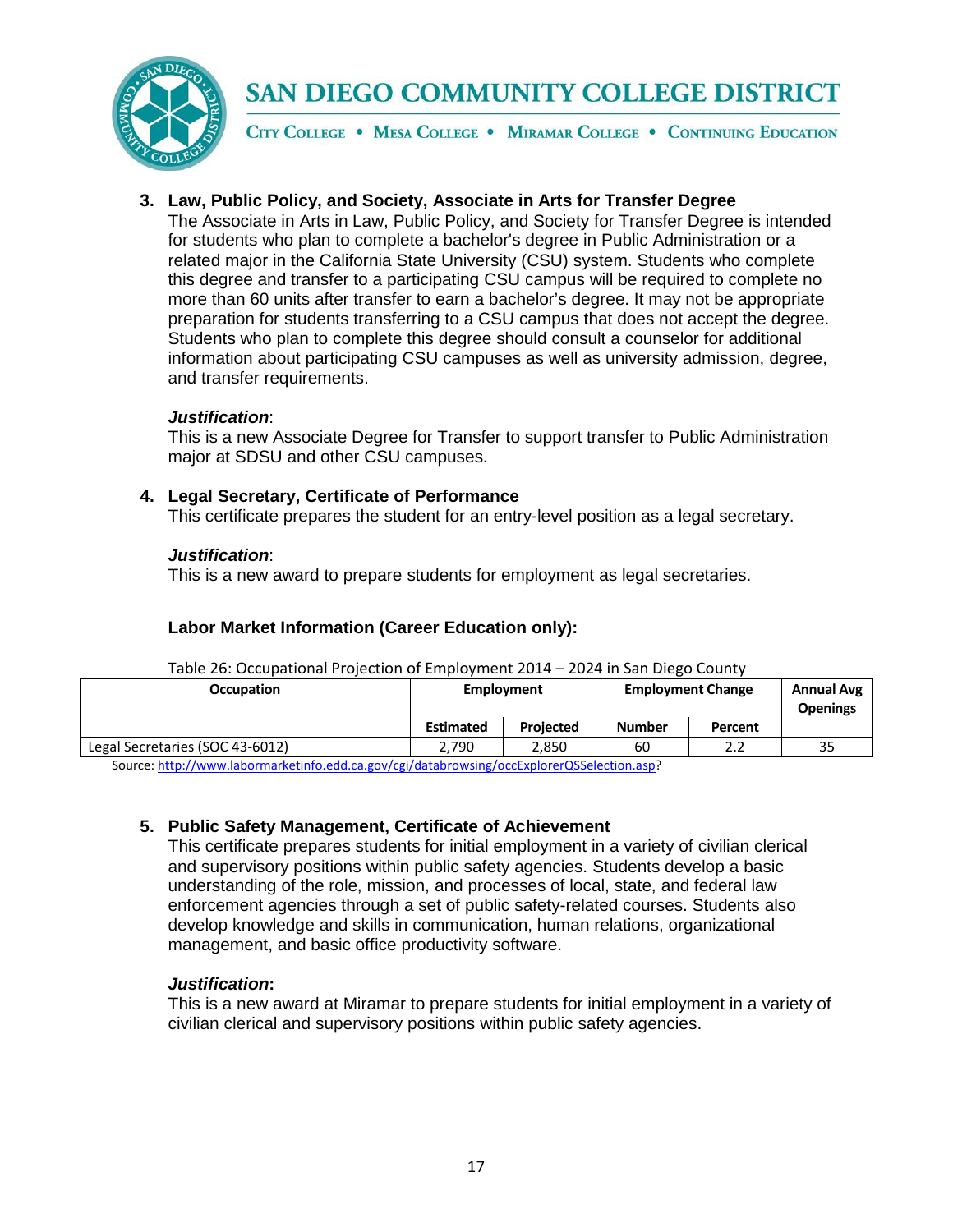

CITY COLLEGE . MESA COLLEGE . MIRAMAR COLLEGE . CONTINUING EDUCATION

## **Labor Market Information (Career Education only):**

| <b>Occupation</b>                                      | Employment       |                  |               | <b>Employment Change</b> | <b>Annual Avg</b><br><b>Openings</b> |
|--------------------------------------------------------|------------------|------------------|---------------|--------------------------|--------------------------------------|
|                                                        | <b>Estimated</b> | <b>Projected</b> | <b>Number</b> | Percent                  |                                      |
| Administrative Services Managers (SOC 11-3011)         | 3,550            | 4.120            | 570           | 16.1                     | 123                                  |
| Social and Community Service Managers<br>(SOC 11-9151) | 1,250            | 1.460            | 210           | 16.8                     | 55                                   |

### Table 27: Occupational Projection of Employment 2014 – 2024 in San Diego County

Source[: http://www.labormarketinfo.edd.ca.gov/cgi/databrowsing/occExplorerQSSelection.asp?](http://www.labormarketinfo.edd.ca.gov/cgi/databrowsing/occExplorerQSSelection.asp)

### **6. Public Safety Management, Associate of Science Degree**

This degree prepares students for initial employment in a variety of civilian clerical and supervisory positions within public safety agencies. Students develop a basic understanding of the role, mission, and processes of local, state, and federal law enforcement agencies through a set of public safety-related courses. Students also develop knowledge and skills in communication, human relations, organizational management, and basic office productivity software.

### *Justification***:**

This is a new award at Miramar to prepare students for initial employment in a variety of civilian clerical and supervisory positions within public safety agencies.

## **Labor Market Information (Career Education only):**

| Table 28: Occupational Projection of Employment 2014 - 2024 in San Diego County |  |  |
|---------------------------------------------------------------------------------|--|--|
|                                                                                 |  |  |

| <b>Occupation</b>                                      | Employment       |                  | <b>Employment Change</b> |         | <b>Annual Avg</b><br><b>Openings</b> |
|--------------------------------------------------------|------------------|------------------|--------------------------|---------|--------------------------------------|
|                                                        | <b>Estimated</b> | <b>Projected</b> | <b>Number</b>            | Percent |                                      |
| Administrative Services Managers (SOC 11-3011)         | 3,550            | 4.120            | 570                      | 16.1    | 123                                  |
| Social and Community Service Managers<br>(SOC 11-9151) | 1,250            | 1,460            | 210                      | 16.8    | 55                                   |

Source[: http://www.labormarketinfo.edd.ca.gov/cgi/databrowsing/occExplorerQSSelection.asp?](http://www.labormarketinfo.edd.ca.gov/cgi/databrowsing/occExplorerQSSelection.asp)

### **Program Deactivations**

*San Diego City College*

- **1. Administrative Assistant, Certificate of Achievement** *Justification*: This program is no longer offered due to low enrollment.
- **2. Administrative Office Management, Certificate of Achievement** *Justification*: This program is no longer offered due to low enrollment.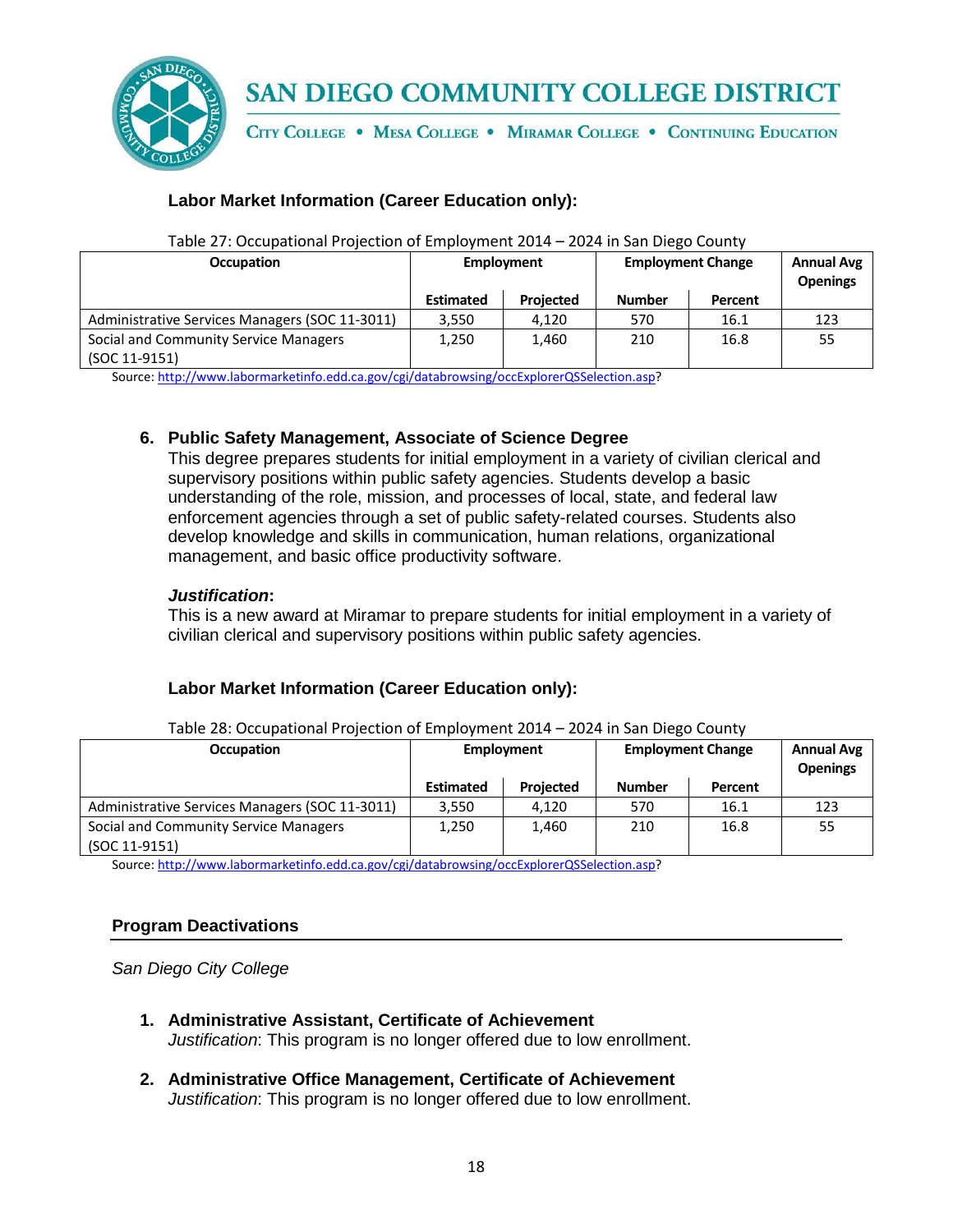

CITY COLLEGE . MESA COLLEGE . MIRAMAR COLLEGE . CONTINUING EDUCATION

- **3. Air Conditioning and Solar Energy, Certificate of Performance** *Justification*: This program is no longer offered. Solar focus is scheduled to move to another program.
- **4. Computer Literacy, Certificate of Performance** *Justification*: This program is no longer offered due to low enrollment.
- **5. Computer Technical Illustration, Certificate of Achievement** *Justification*: Few students completed this certificate and there is no contract instructor.
- **6. Computer Technical Illustration, Certificate of Performance** *Justification*: Few students completed this certificate and there is no contract instructor.
- **7. Computer Technical Illustration, Associate of Science Degree** *Justification*: Few students completed this certificate and there is no contract instructor.
- **8. Digital Media Production, Certificate of Achievement** *Justification*: This program is no longer offered.
- **9. Digital Media Production, Certificate of Performance** *Justification*: This program is no longer offered.
- **10. Future Studies, Certificate of Performance** *Justification*: This program is no longer in demand.
- **11. Future Studies, Associate of Arts Degree** *Justification*: This program is no longer in demand.
- **12. Heating, Air Conditioning and Solar Energy, Certificate of Achievement** *Justification*: This program is no longer offered.
- **13. Office Support Basics, Certificate of Performance** *Justification*: This program is no longer offered due to low enrollment.
- **14. Office Technology, Certificate of Achievement** *Justification*: Department is no longer pursuing the award due to changing industry requirements. Award was not previously submitted to state chancellor's office.
- **15. Peace Studies, Certificate of Performance** *Justification*: This program is no longer offered due to low enrollment.
- **16. Peace Studies, Associate of Arts Degree** *Justification*: This program is no longer offered due to low enrollment.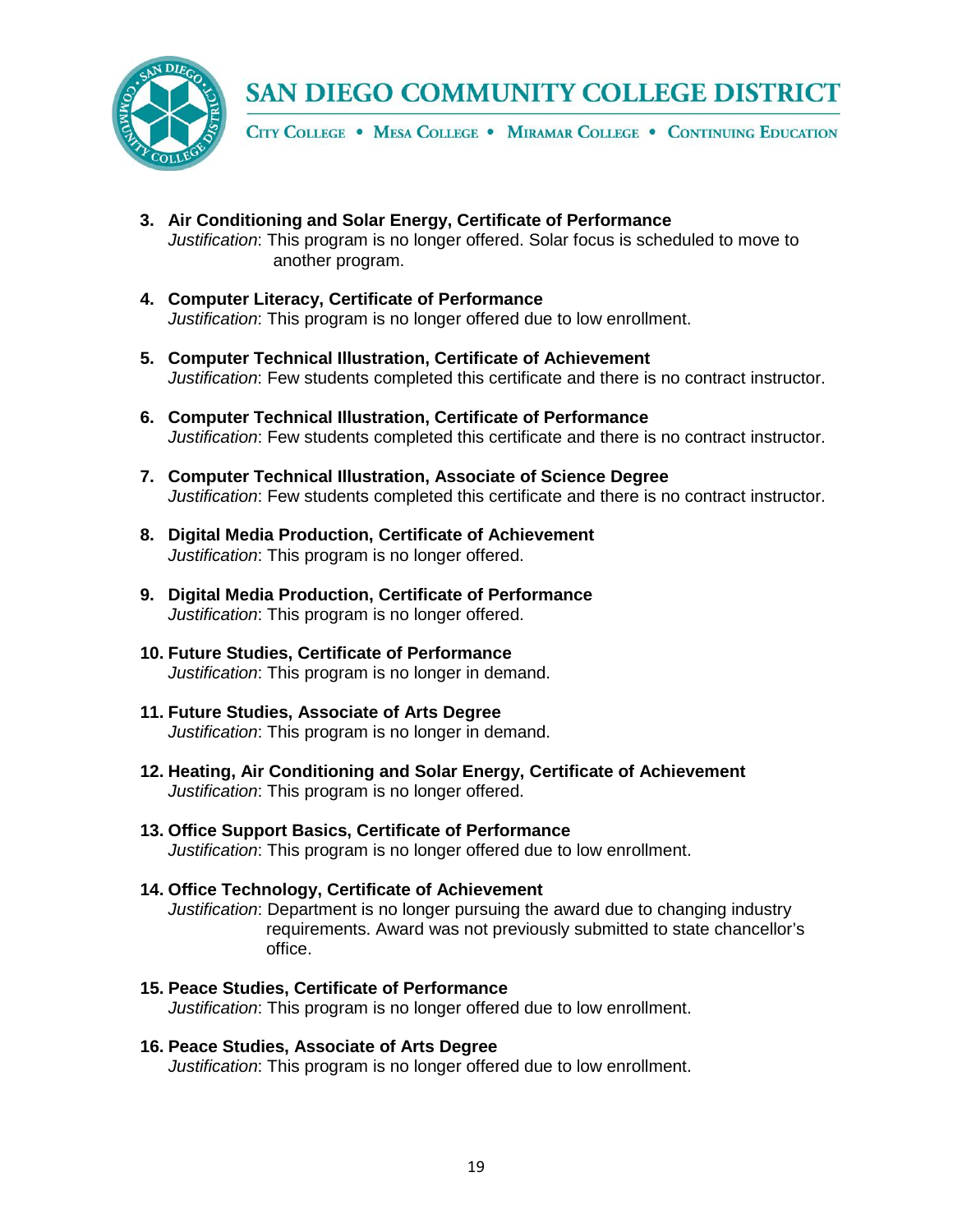

CITY COLLEGE . MESA COLLEGE . MIRAMAR COLLEGE . CONTINUING EDUCATION

**17. Stationary Facilities Engineering and General Maintenance Technician, Certificate of Achievement**

*Justification*: This program is no longer offered.

**18. Technical Illustration Engineering, Associate of Science Degree** *Justification*: Few students completed this certificate and there is no contract instructor.

### *San Diego Mesa College*

- **1. Applied Biotechnology, Certificate of Performance** *Justification*: This program is no longer offered.
- **2. Applied Biology Track, Associate of Science Degree** *Justification*: This program is no longer offered.
- **3. Dietary Manager, Certificate of Achievement** *Justification*: Program deactivation due to new guidelines and low enrollment.
- **4. Geographic Information Systems Technician, Certificate of Performance** *Justification*: This program has been replaced with a Certificate of Achievement.
- **5. Information Management Technology, Certificate of Achievement** *Justification*: This program is no longer offered.
- **6. Information Management Technology, Associate of Science Degree** *Justification*: This degree is no longer offered.
- **7. Microcomputer Applications, Associate of Science Degree** *Justification*: This program is no longer offered.

*San Diego Miramar College*

- **1. Real Estate Salesperson, Certificate of Performance** *Justification*: This award was never submitted to the CCCCO for approval and is no longer intended to be offered.
- **2. Real Estate Broker, Certificate of Achievement** *Justification*: This award was never submitted to the CCCCO for approval and is no longer intended to be offered.
- **3. Real Estate, Associate of Science Degree** *Justification*: This award was never submitted to the CCCCO for approval and is no longer intended to be offered.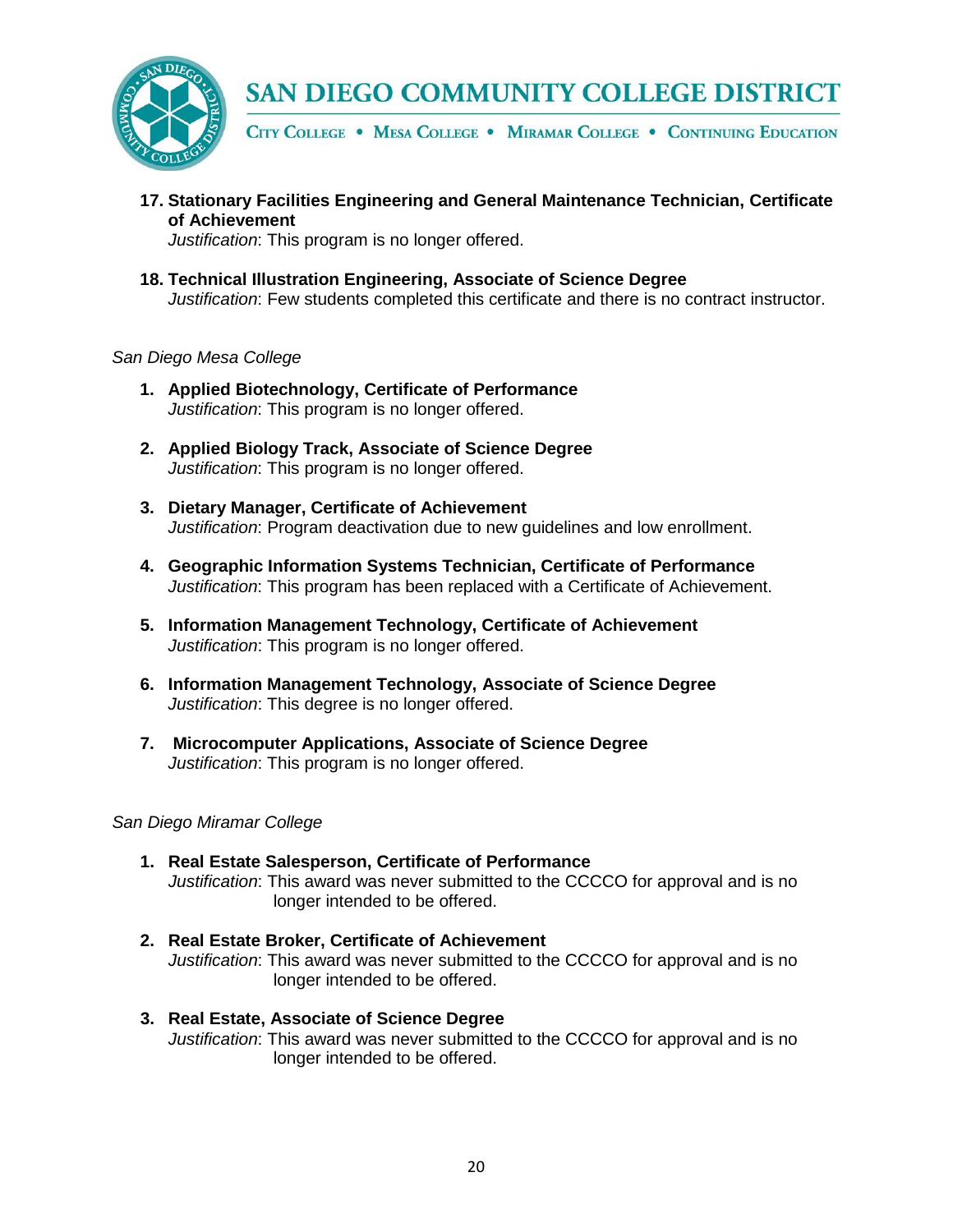

CITY COLLEGE . MESA COLLEGE . MIRAMAR COLLEGE . CONTINUING EDUCATION

### **Program Reactivations**

*San Diego Mesa College*

**1. Coding Specialist, Certificate of Achievement**

*Justification*: Program approved several years ago but never activated. Deactivated due to new BS program in HIMS. Program and Advisory Committee has determined that program should be included now.

## **Program Revisions**

*San Diego Continuing Education*

- **1. Medical Office Assistant Program, Certificate of Completion Changes** 
	- i. Remove OFSY 551

*San Diego City College*

- **1. Agriculture Plant Science, Associate in Science for Transfer Degree Changes** 
	- i. Remove BIOL 200 from Courses Required for the Major

### **2. Anthropology, Associate of Arts Degree**

### **Changes**

- i. Remove PSYC 258 and MATH 119 from Courses Required for the Major
- ii. Remove ANTH 215 and ANTH 290 from Restricted Electives
- iii. Add ANTH 104, ANTH 110, ANTH 115, ANTH 120, ANTH 130, ANTH 140, ANTH 210 and ANTH 215 to Restricted Electives

## **3. Anthropology, Associate in Arts for Transfer**

- i. Add ANTH 104, GISG 104 and PSYC to Courses Required for the Major
- ii. Remove ANTH 104, ANTH 115, ANTH 120, ANTH 210, ANTH 215, BIOL 230, COMS 180, ENGL 202, GEOG 101, GEOG 102, GEOG 154,GEOL 100, GEOL 101, HIST 115A, HIST 120, HUMA 106, MATH 119, MUSI 109, PSYC 135, PSYC 258, SOCO 101, SOCO 110 AND SOCO 125 from Restricted Electives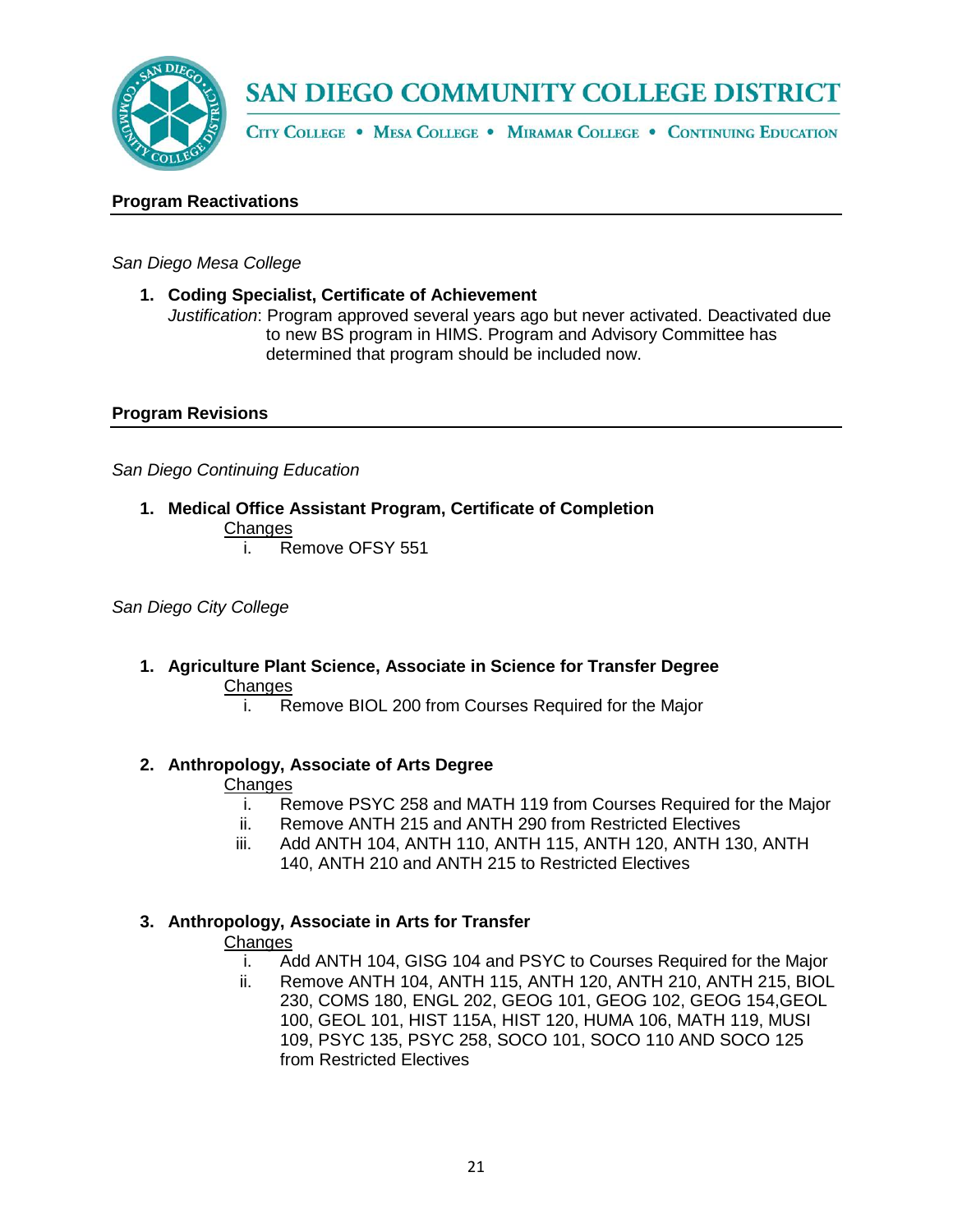

CITY COLLEGE . MESA COLLEGE . MIRAMAR COLLEGE . CONTINUING EDUCATION

## **4. Audio Production, Certificate of Achievement**

## **Changes**

- i. Remove RTVF 107 and DMPR 152 from Courses Required for the Major
- ii. Add MUSC 152 and MUSI 204 to Courses Required for the Major
- **5. Communications Technician Apprenticeship, Certificate of Achievement Changes** 
	- i. Remove ELDT 224, ELDT 224L, ELDT230 and ELDT230L from Courses Required for the Major
	- ii. Add ELDT 225, ELDT 225L, ELDT 232 and ELDT 232L to Courses Required for the Major
- **6. Communications Technician Apprenticeship, Associate of Science Degree Changes** 
	- i. Remove ELDT 224, ELDT 224L, ELDT230 and ELDT230L from Courses Required for the Major
	- ii. Add ELDT 225, ELDT 225L, ELDT 232 and ELDT 232L to Courses Required for the Major

## **7. Dance, Associate of Arts Degree**

## **Changes**

- i. Remove DANC 127, DANC 178A, DANC 178B, DANC 179A, DANC 179B, DRAM 241A, DRAM 241B, DRAM 242A, DRAM 242B from Restricted Electives
- ii. Add DANC 127, DANC 178A, DANC 178B, DANC 179A, DANC 179B, DANC 180A and DANC 180B to Restricted Electives

## **8. Digital Music Technology, Associate of Science Degree**

## **Changes**

- i. Remove RTVF 107 and DMPR 152 from Courses Required for the Major
- ii. Add MUSC 152 and MUSI 204 to Courses Required for the Major

## **9. Electronics Communication Systems, Certificate of Achievement**

- i. Remove ELDT 227, ELDT 227L, ELDT 228, ELDT 228L, ELDT 229 and ELDT 229L from Restricted Electives
- ii. Add ELDT 227, ELDT 227L, ELDT 228, ELDT 228L, ELDT 229 and ELDT 229L to Courses Required for the Major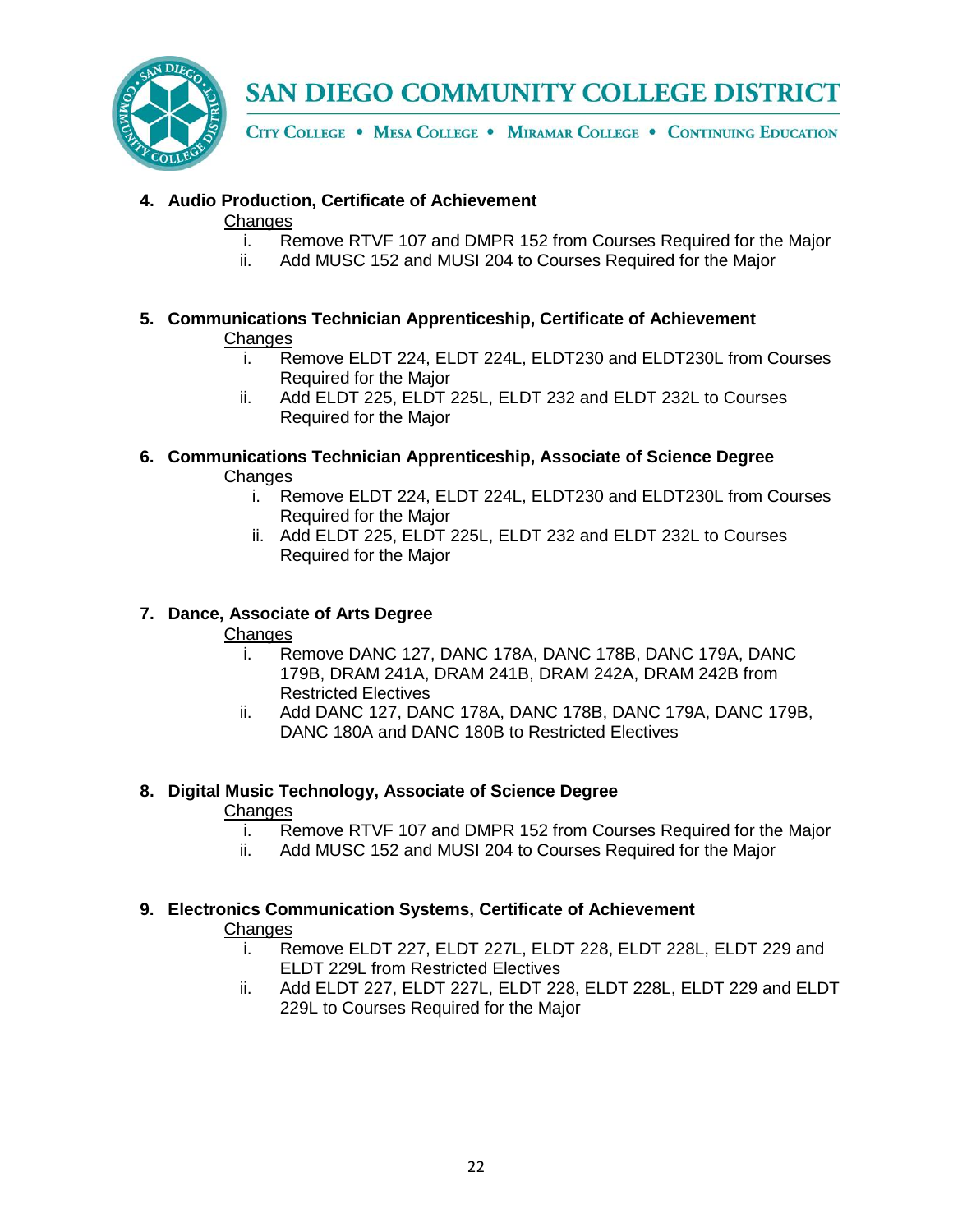

CITY COLLEGE . MESA COLLEGE . MIRAMAR COLLEGE . CONTINUING EDUCATION

# **10. Electronics Communication Systems, Associate of Science Degree**

## **Changes**

i. Remove ELDT 230,ELDT 230L, ELDT 231, ELDT 198, ELDT 270 and ELDT 290 from Restricted Electives

## **11. Electronics Manufacturing, Certificate of Achievement**

## **Changes**

- i. Remove ENGN 128, ENGN 130, MFET 101A, MFET 101B, MFET 101C, MFET 105A, MFET 105B, 150A, MFET 150B, MFET 220 and MFET 225 from Courses Required for the Major
- ii. Add ELDT 123, ELDT 123L to Courses Required for the Major
- iii. Add MFET 220 to Restricted Electives

## **12. Electronic Microprocessor/Microcontroller, Certificate of Achievement Changes**

- i. Remove ELDT 224, ELDT 224L, ELDT 230, ELDT 230L, ELDT 231 from Restricted Electives
- ii. Add ELDT 225, ELDT 225L, ELDT 232 AND ELDT 232L to Courses Required for the Major

## **13. Electronic Microprocessor/Microcontroller, Associate of Science Degree Changes**

- i. Remove ELDT 224, ELDT 224L, ELDT 230, ELDT 230L, ELDT 231 Add ELDT 123, ELDT 123L from Courses Required for the Major
- ii. Remove ELDT 198, ELDT 270 and ELDT 290 from Restricted Electives
- iii. Add ELDT 225, ELDT 225L, ELDT 232 and ELDT 232L to Courses Required for the Major

## **14. Fabrication Manufacturing, Associate of Achievement**

## **Changes**

- i. Remove MFET 101A, MFET 101B, MFET 101C, MFET 105A, MFET 150B MFET 150A, MFET 150B and ENGN 130 from Courses Required for the Major
- ii. Add MFET 220 to Restricted Electives

## **15. Liberal Arts and Sciences: Language Arts and Humanities, Associate of Arts Degree**

- i. Remove CBTE 162 from Courses Required for the Major
- ii. Add PSYC 283 to Courses Required for the Major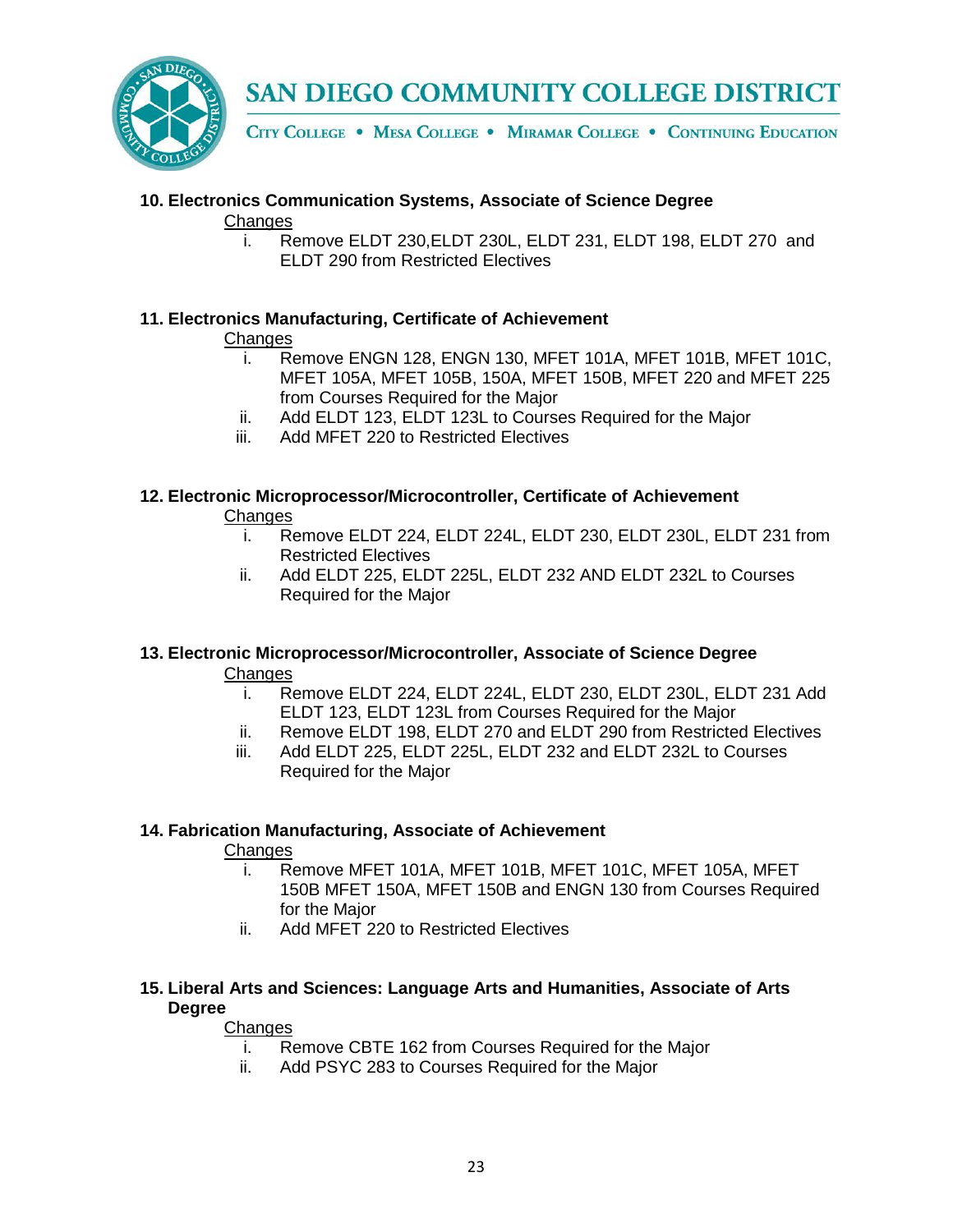

CITY COLLEGE . MESA COLLEGE . MIRAMAR COLLEGE . CONTINUING EDUCATION

**16. Liberal Arts and Sciences: Scientific Studies Biological Science Specialization, Associate of Arts Degree**

## Changes

i. Remove BIOL 200 from Courses Required for the Major

## **17. Liberal Arts and Sciences: Scientific Studies Mathematics and Pre-Engineering, Associate of Arts Degree**

## **Changes**

- i. Remove BIOL 200, CBTE 114, CBTE 162, CBTE 164, CBTE 180, CBTE 210, INWT 120, TEHW 101 and COMS 103 from Courses Required for the Major
- ii. Add CISC 179 to Courses Required for the Major
- **18. Liberal Arts and Sciences: Scientific Studies Physical and Earth Sciences Specialization, Associate of Arts Degree**

## Changes

- i. Remove BIOL 200 from Courses Required for the Major
- **19. Liberal Arts and Sciences: Social and Behavioral Sciences, Associate of Arts Degree**

## **Changes**

i. Remove BIOL 200, FUTR 101, PEAC 102, PEAC 201 and PSYC 211 from Courses Required for the Major

## **20. Photography, Certificate of Achievement**

## **Changes**

- i. Remove PHOT 259 from Courses Required for the Major
- ii. Remove PHOT 126, PHOT 127, PHOT 145, PHOT 160, PHOT 237, PHOT 255, PHOT 258 and ARTF 155A from Restricted Electives
- iii. Add PHOT 181 and PHOT 259A to Courses Required for the Major

## **21. Photography, Associate of Arts Degree**

## **Changes**

- i. Remove PHOT 259 from Courses Required for the Major
- ii. Remove PHOT 126, PHOT 127, PHOT 145, PHOT 160, PHOT 237, PHOT 255, PHOT 258 and ARTF 155A from Restricted Electives
- iii. Add PHOT 181 and PHOT 259A to Courses Required for the Major

## **22. Special Effects (FX) Makeup, Certificate of Achievement**

## **Changes**

i. Remove DRAM 145B from Restricted Electives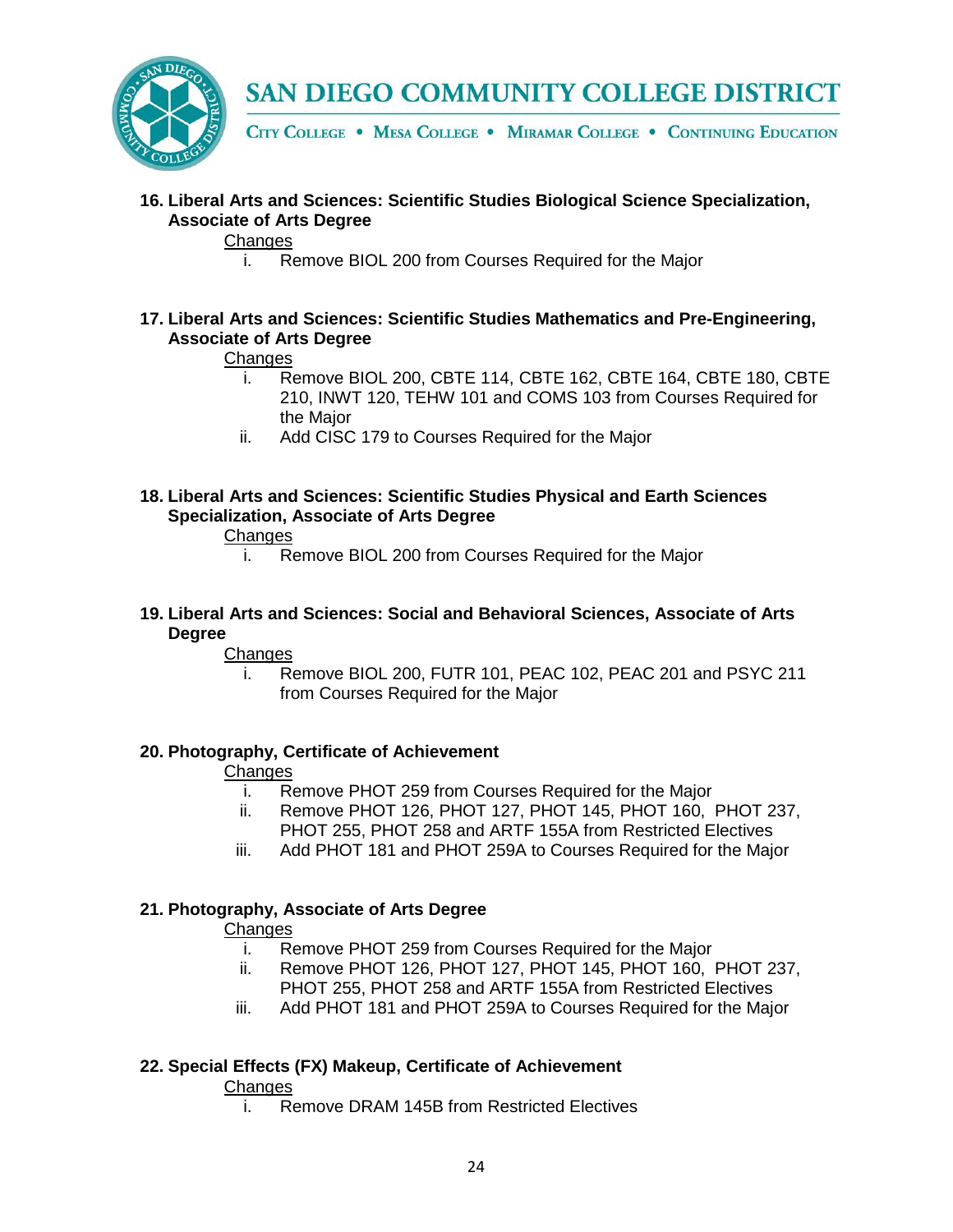

CITY COLLEGE . MESA COLLEGE . MIRAMAR COLLEGE . CONTINUING EDUCATION

### *San Diego Mesa College*

## **1. 3D Modeling and Animation, Certificate of Achievement**

**Changes** 

- i. Remove MULT 124from Courses Required for the Major
- ii. Remove ARTF 150A, ARTF 152, ARTF 210A and MULT 123 from Restricted Electives
- iii. Add MULT 122 to Courses Required for the Major

## **2. Administrative Assistant, Associate of Science Degree**

## Changes

- i. Remove CBTE 095, CBTE 151, CBTE 161, CBTE 205, WEBD 162, WEBD 173, ACCT 150, and BUSE 101 from Courses Required for the Major
- ii. Add CBTE 128 and CBTE 143 to Courses Required for the Major

## **3. Business Administration, Associate of Science Degree Changes**

- i. Add ENGL 105 to Courses Required for the Major
- **4. Communications Studies, Associate in Arts for Transfer Degree** Changes
	- i. Remove JOUR 201 from Restricted Electives

## **5. Geographic Information Systems, Associate of Science Degree**

## **Changes**

- i. Remove WEBD 162, WEBD 170, CBTE 140A, CBTE 161 and CBTE 170 from Restricted Electives
- ii. Add WEBD 152 and WEBD 164 and WEBD 167 to Restricted Electives

#### **6. Health Information Management, Bachelor of Science Degree Changes**

- i. Remove HEIT 156 from Courses Required for the Major
- ii. Add HEIT 256 to Courses Required for the Major

## **7. Honors Global Competencies, Certificate of Achievement**

## **Changes**

i. Remove MUSI 105 from Restricted Electives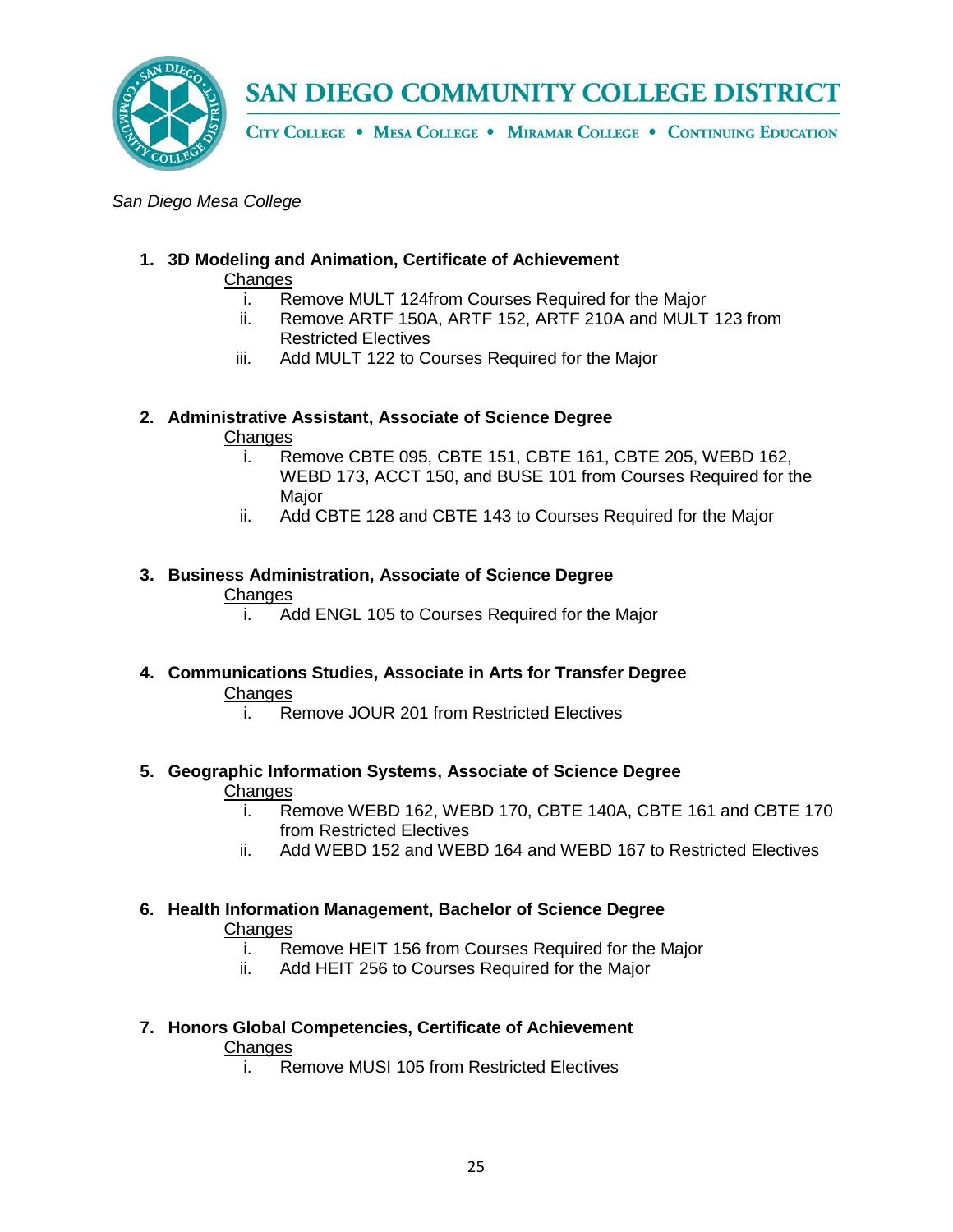

CITY COLLEGE . MESA COLLEGE . MIRAMAR COLLEGE . CONTINUING EDUCATION

## **8. Interactive Media Production, Certificate of Achievement**

## **Changes**

- i. Remove WEBD 162 from Courses Required for the Major
- ii. Add WEBD 152 to Courses Required for the Major

## **9. Interior Design, Certificate of Achievement**

## Changes

i. Add ARCH 115 to Restricted Electives

## **10. Interior Design, Associate of Science Degree**

## Changes

- i. Remove ARCH 126, ARCH 127, ARCH 220, ARCH 221, ARCH 226, ARTF 107, ARTF 109, ARTF 111, ARTF 150A, ARTF 151, ARTF 155A and ARTF 155B from Restricted Electives
- ii. Add ARCH 115 to Restricted Electives

## **11. Journalism, Certificate of Achievement**

## **Changes**

- i. Remove JOUR 205 and 215A from Restricted Electives<br>ii. Add JOUR 220 to Restricted Electives
- Add JOUR 220 to Restricted Electives

## **12. Journalism, Associate of Arts Degree**

## **Changes**

- i. Remove JOUR 205 and 215A from Restricted Electives
- ii. Add JOUR 220 to Restricted Electives

## **13. Journalism, Associate in Arts for Transfer Degree**

## Changes

- i. Remove 215A from Courses Required for the Major
- ii. Remove JOUR 205 from Restricted Electives

# **14. Liberal Arts and Sciences: Art Studies-Music, Associate of Arts Degree**

- i. Remove MUSI 105, MUSI 123, MUSI 210A, MUSI 250A and MUSI 252 from Restricted Electives
- ii. Add MUSI 123A, MUSI 211A, MUSI 252A to Restricted Electives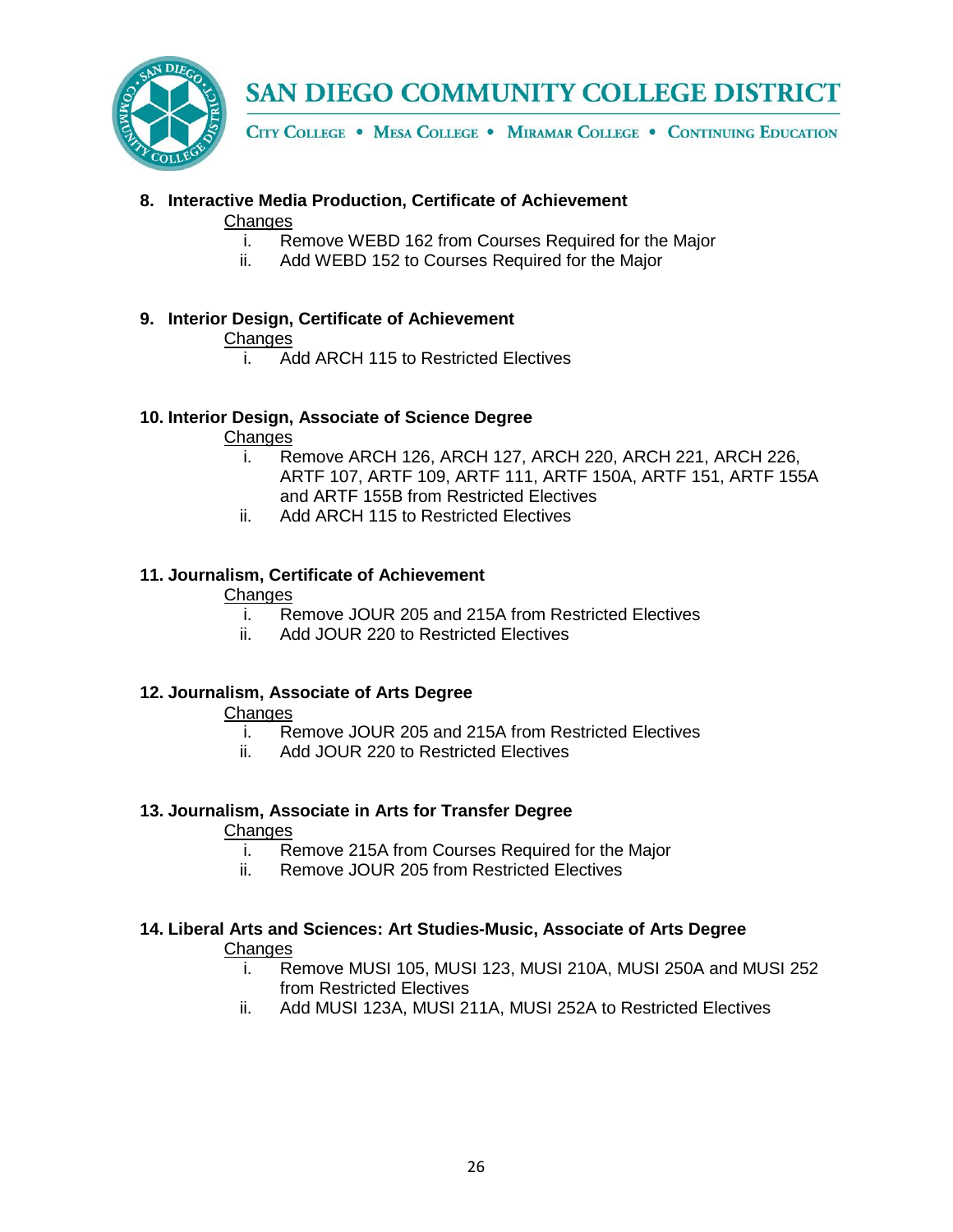

CITY COLLEGE . MESA COLLEGE . MIRAMAR COLLEGE . CONTINUING EDUCATION

**15. Liberal Arts and Sciences: Social and Behavioral Sciences-Anthropology, Associate of Arts Degree**

## Changes

- i. Remove CBTE 140A, CBTE 161 and WEBD 162 from Restricted **Electives**
- ii. Add WEBD 152 to Restricted Electives
- **16. Liberal Arts and Sciences: Social and Behavioral Sciences-Economics, Associate of Arts Degree**

## **Changes**

i. Remove CBTE 140A and CBTE 161 from Restricted Electives

**17. Liberal Arts and Sciences: Social and Behavioral Sciences-Sociology, Associate of Arts Degree**

## **Changes**

- i. Remove CBTE 140A, CBTE 161 and CBTE 162 from Restricted Electives
- ii. Add WEBD 152 to Restricted Electives

## **18. Music Composition, Certificate of Performance**

**Changes** 

- i. Remove MUSI 123 from Courses Required for the Major
- ii. Remove MUSI 213A and MUSI 213B from Restricted Electives
- iii. Add MUSI 123A to Courses Required for the Major

### **19. Music Studies, Associate of Arts Degree**

## **Changes**

- i. Remove MUSI 105, MUSI 123, MUSI 137, MUSI 210a, MUSI 210B, MUSI 210C, MUSI 210D, MUSI 213A and MUSI 213B, MUSI 216, MUSI 250A, MUSI 250B, MUSI 250C, MUSI 250D and MUSI 252 from Restricted Electives
- ii. Add MUSI 123A, MUSI 216A, MUSI 211A, MUSI 211B, MUSI 211C, MUSI 211D, MUSI 252A, MUSI 252B, MUSI 252C, MUSI 252D,to Restricted Electives

## **20. Music Technology, Certificate of Performance**

- i. Remove MUSI 123 from the Courses Required for the Major
- ii. Add MUSI 123A to the Courses Required for the Major
- iii. Remove MUSI 216 from the Restricted Electives
- iv. Add MUSI 216A to the Restricted Electives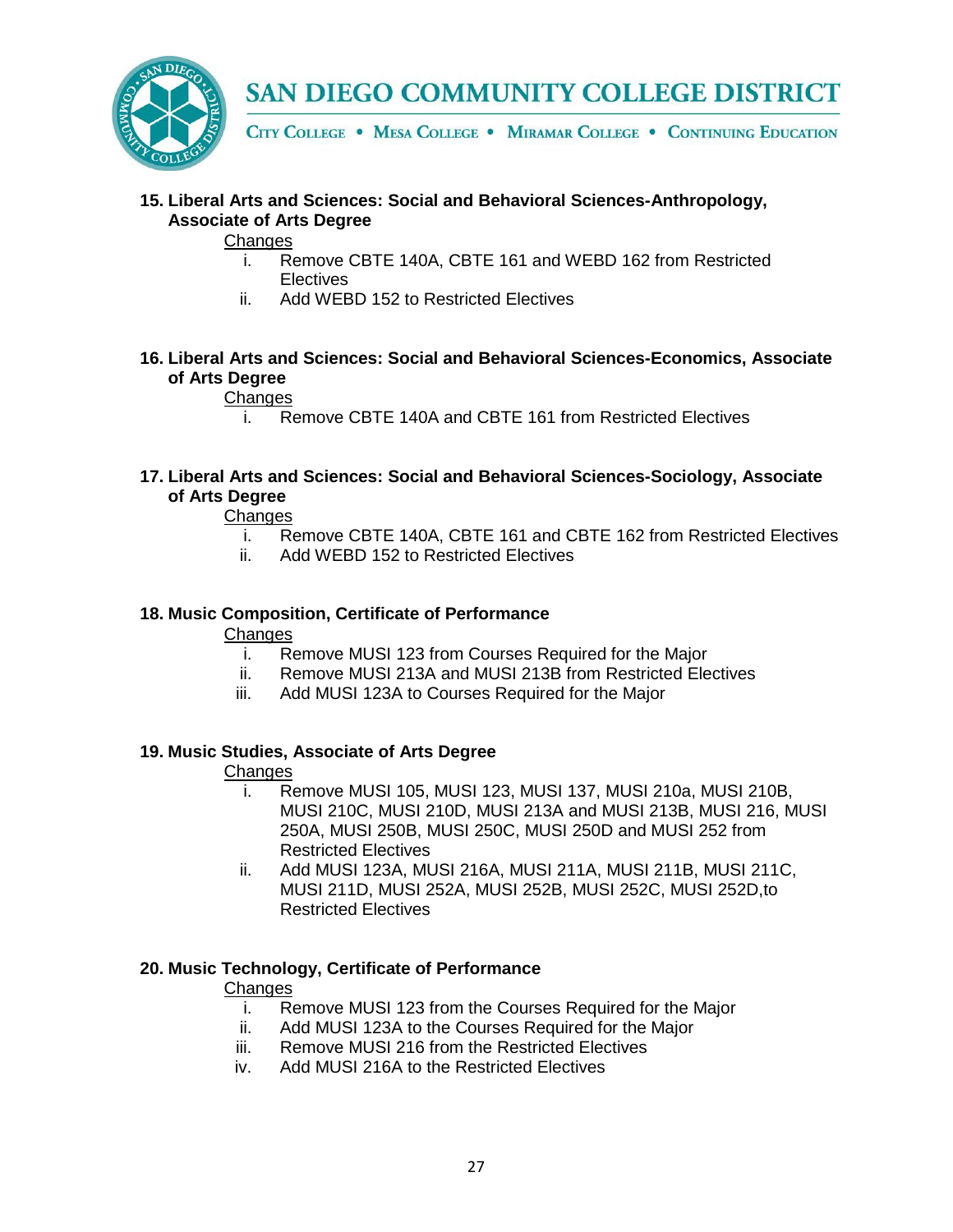

CITY COLLEGE . MESA COLLEGE . MIRAMAR COLLEGE . CONTINUING EDUCATION

## **21. Music Theory, Certificate of Performance**

### **Changes**

- i. Remove MUSI 123 from the Courses Required for the Major
- ii. Add MUSI 123A to the Courses Required for the Major
- iii. Remove MUSI 216 from the Restricted Electives
- iv. Add MUSI 216A to the Restricted Electives

#### **22. Nutrition and Dietetics, Associate in Science for Transfer Degree Changes**

i. Remove CHEM 161 and WEBD 165 from Restricted Electives

## **23. Radiologic Technology, Certificate of Achievement**

**Changes** 

- i. Remove RADT 150, RADT 254A, RADT 254B, RADT 254C, RADT 255A, RADT 255B, RADT 255C from Courses Required for the Major
- ii. Add RADT 256A, RADT 256B, RADT 256C, RADT 257A, RADT 257B, RADT 257C to Courses Required for the Major
- iii. Add RADT 257D to Restricted Electives

## **24. Radiologic Technology, Associate of Science Degree**

## **Changes**

- i. Remove RADT 150, RADT 254A, RADT 254B, RADT 254C, RADT 255A, RADT 255B, RADT 255C from Courses Required for the Major
- ii. Add RADT 256A, RADT 256B, RADT 256C, RADT 257A, RADT 257B, RADT 257C to Courses Required for the Major
- iii. Add RADT 257D to Restricted Electives

## **25. Visual Communication, Associate of Science Degree**

## **Changes**

- i. Remove MULT 112, MULT 130 and MULT 137 from Courses Required for the Major
- ii. Add MULT 122, MULT 123 and MULT 124 to Courses Required for the Major

## **26. Web Design, Certificate of Achievement**

- i. Remove WEBD 162 and CBTE 177 from Courses Required for the Major
- ii. Add WEBD 152, WEBD 164 and WEBD 167 to Courses Required for the Major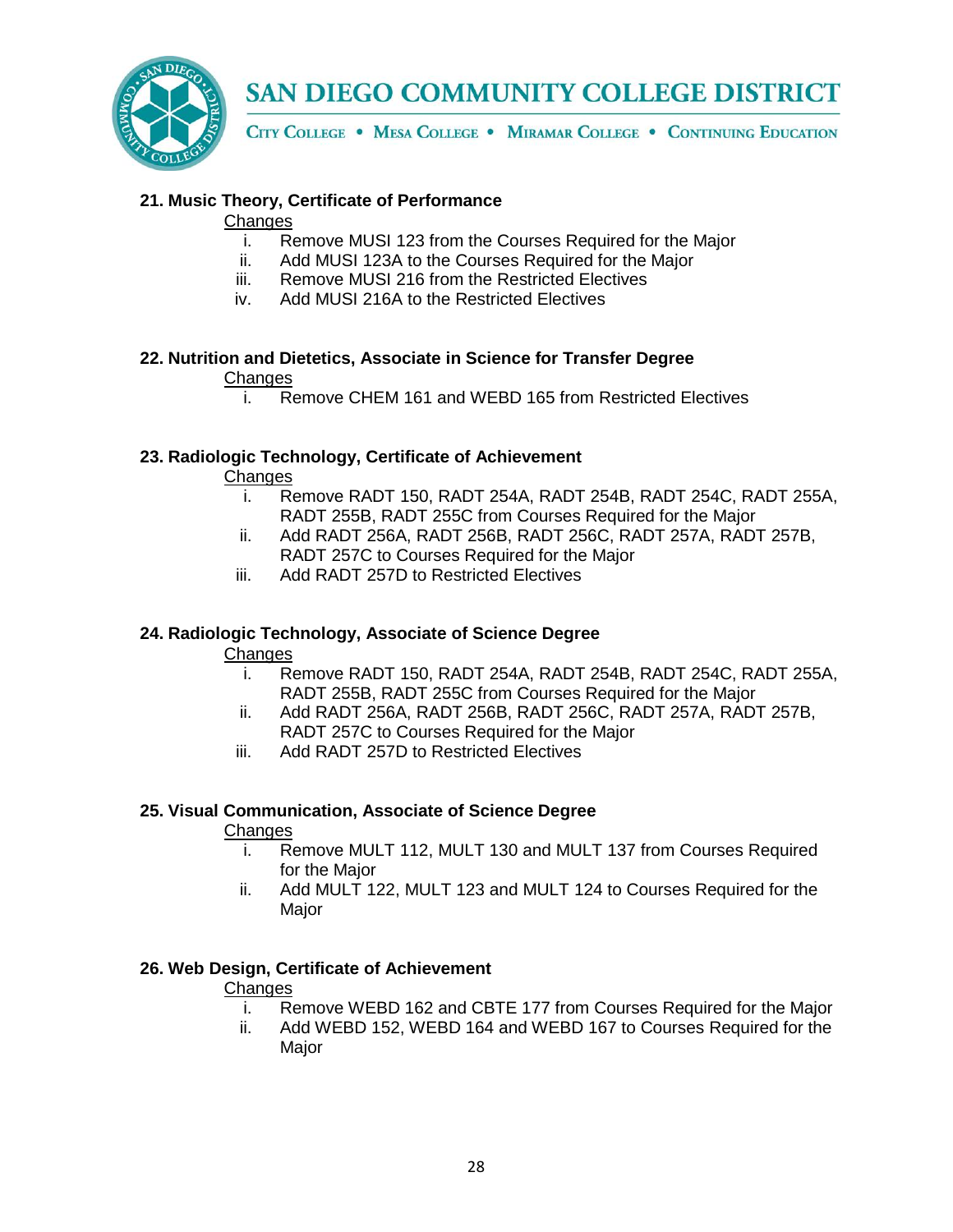

CITY COLLEGE . MESA COLLEGE . MIRAMAR COLLEGE . CONTINUING EDUCATION

## **27. Web Design, Associate of Science Degree**

## **Changes**

- i. Remove WEBD 153, WEBD 162, WEBD 170 and WEBD 177 from Courses Required for the Major
- ii. Add WEBD 152, WEBD 164, WEBD 167 and WEBD 171 to Courses Required for the Major

## *San Diego Miramar College*

- **1. Business Management, Certificate of Achievement Changes** 
	- i. Add CBTE 210 and CISC 181 to Restricted Electives

## **2. Business Management, Associate of Science Degree**

## **Changes**

i. Add CBTE 210 and CISC 181 to Restricted Electives

## **3. Entrepreneurship, Certificate of Achievement**

## **Changes**

- i. Add BUSE 129 to Courses Required for the Major
- ii. Add ARTF 150B, AUTO 051T, AUTO 053, AUTO 056, AUTO 056T, AVIA 101, AVIA 105, AVIM 101G, BUSE 155, BUSE 157, CHIL 101, DIES 100, DIES 105, EXSC 242B, EXSC 292, GRFX 160, GRFX 170, MUSI 190 and REAL 101 to Restricted Electives

## **4. Entrepreneurship, Associate of Science Degree**

## **Changes**

- i. Add BUSE 129 to Courses Required for the Major
- ii. Add ARTF 150B, AUTO 051T, AUTO 053, AUTO 056, AUTO 056T, AVIA 101, AVIA 105, AVIM 101G, BUSE 155, BUSE 157, CHIL 101, DIES 100, DIES 105, EXSC 242B, EXSC 292, GRFX 160, GRFX 170, MUSI 190 and REAL 101 to Restricted Electives

## **5. Entry Level Firefighter, Certificate of Achievement**

## **Changes**

- i. Remove FIPT 106 from Restricted Electives
- ii. Add FIPT 150D, FIPT 107, FIPT 109, FIPT 111 to Restricted Electives

## **6. Entry Level Firefighter, Associate of Science Degree**

# Changes<br>R

- i. Remove FIPT 106 from Restricted Electives<br>ii. Add FIPT 150D, FIPT 107, FIPT 109, FIPT 1
- Add FIPT 150D, FIPT 107, FIPT 109, FIPT 111 to Restricted Electives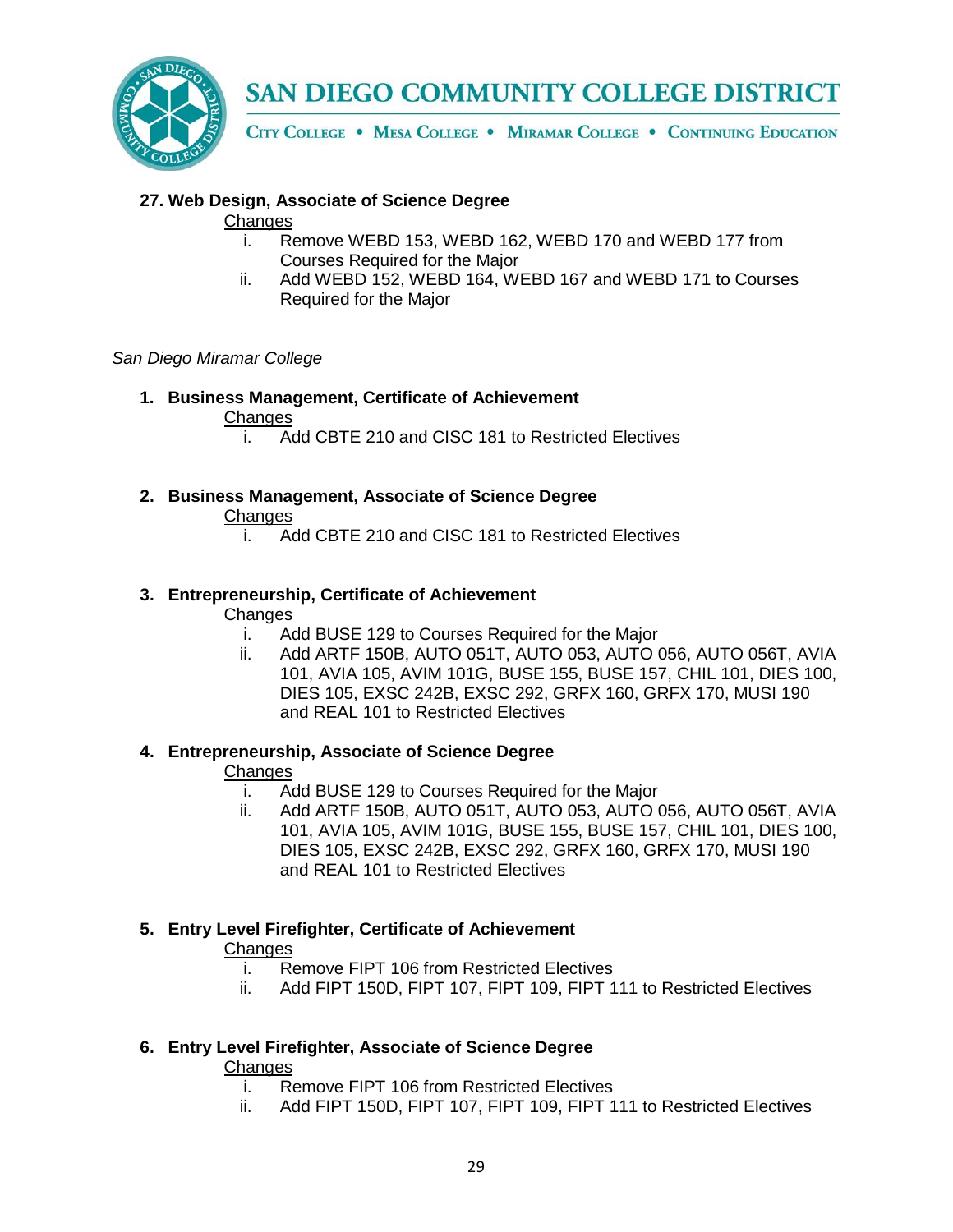

CITY COLLEGE . MESA COLLEGE . MIRAMAR COLLEGE . CONTINUING EDUCATION

## **7. Family Child Care, Certificate of Performance**

## **Changes**

- i. Remove CHIL 100 form Courses Required for the Major
- ii. Remove CHIL 160, CHIL 161, CHIL 270, CHIL 291A, CHIL 291B, CHIL 291C and CHIL 291D from Restricted Electives

## **8. Medical Laboratory Technology, Certificate of Achievement**

## **Changes**

- i. Remove MLTT 051, MLTT 052, MLTT 053 and MLTT 054 from Courses Required for the Major
- ii. Add MLTT 061, MLTT 062, MLTT 063, MLT064 and MLTT 204 to Courses Required for the Major

## **9. Medical Laboratory Technology, Associate of Science Degree**

## **Changes**

- i. Remove MLTT 051, MLTT 052, MLTT 053 and MLTT 054 from Courses Required for the Major
- ii. Add MLTT 061, MLTT 062, MLTT 063, MLT064 and MLTT 204 to Courses Required for the Major

## **10. Music Studies, Associate of Arts Degree**

## Changes

- i. Remove MUSI 216 from Restricted Electives<br>ii. Add MUSI 216A and MUSI 216B to Restricted
- Add MUSI 216A and MUSI 216B to Restricted Electives

## **11. Open Water Lifeguard, Certificate of Achievement**

# Changes<br>i. Re

- Remove EMGM 050 and FIPT 115 from Restricted Electives
- ii. Add EMGM 050A and FIPT 322F to Restricted Electives

## **12. Open Water Lifeguard, Associate of Science Degree**

## **Changes**

- i. Remove EMGM 050 and FIPT 115 from Restricted Electives
- ii. Add EMGM 050A and FIPT 322F to Restricted Electives

## **13. Paralegal, Certificate of Achievement**

- i. Remove ACCT 116A, ACCT 120, ADJU 160, CBTE 152, CBTE 180 and REAL 105 from Restricted Electives
- ii. Add ADJU 210 and CBTE 120 to Restricted Electives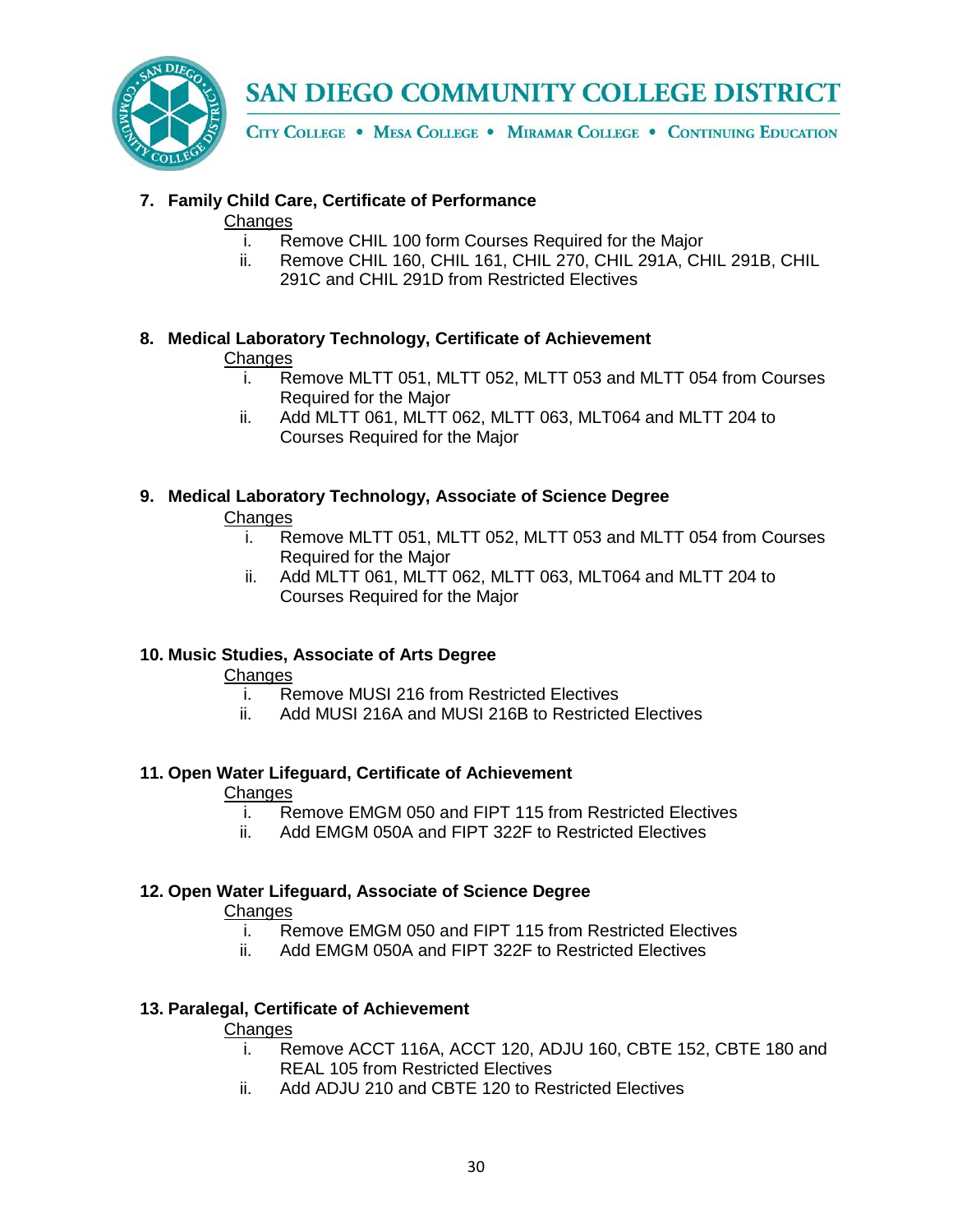

CITY COLLEGE . MESA COLLEGE . MIRAMAR COLLEGE . CONTINUING EDUCATION

## **14. Paralegal, Associate of Science Degree**

- i. Remove ACCT 116A, ACCT 120, ADJU 160, CBTE 152, CBTE 180 and REAL 105 from Restricted Electives
- ii. Add ADJU 210 and CBTE 120 to Restricted Electives

## **15. Philosophy, Associate in Arts for Transfer Degree**

Changes<br>i. R

- Remove PHIL 100, PHIL 101, PHIL 102B, PHIL 205 from Courses Required for the Major
- ii. Add PHIL 100, PHIL 101, PHIL 102B, PHIL 205 to Restricted Electives

### **New Courses Units**

*San Diego Continuing Education*

- 1. 612—Medical Terminology
- 2. 613—Health Unit Coordinator Basics

## *San Diego City College*

| 1. ACCT 220-Uniform CPA Examination Review Course     | 4 Units   |
|-------------------------------------------------------|-----------|
|                                                       |           |
| 2. AIRE 60-Construction Safety and Health             | 2 Units   |
| 3. AIRE 94-HVAC/R Certification Training              | 3 Units   |
| 4. ARTG 163-Interaction Design III                    | 3 Units   |
| 5. ARTG 173-Interaction Design IV                     | 3 Units   |
| 6. BUSE 52-Introduction to Online Learning            | 0.5 Units |
| <b>BUSE 145-Business of Cannabis</b><br>7.            | 2 Units   |
| 8. EGEE 50-Building Science Principles                | 3 Units   |
| 9. EGEE 55—Air Quality Management and Systems         | 3 Units   |
| 10. EGEE 70-Energy Industry Principles                | 3 Units   |
| 11. EGEE 72-Energy Conservation Strategies            | 3 Units   |
| 12. ELDT 232-Advanced Computer Design and Interfacing | 4 Units   |
| 13. INWT 102-Information Technology (IT) Fundamentals | 1.5 Units |
| 14. INWT 185-AWS Cloud Foundations (CF)               | 1.5 Units |
| 15. INWT 186-AWS Cloud Computing Architecture (CCA)   | 3 Units   |
| 16. MUSC 290-Independent Study                        | 1-3 Units |
| 17. PHOT 259B-Photographic Portfolio II               | 3 Units   |

### *San Diego Mesa College*

| 1. CHEM 15—Workshop for Introduction to General Chemistry | 0.5 Units |
|-----------------------------------------------------------|-----------|
| 2. CHEM 20—Introduction to General Chemistry Refresher    | 0.5 Units |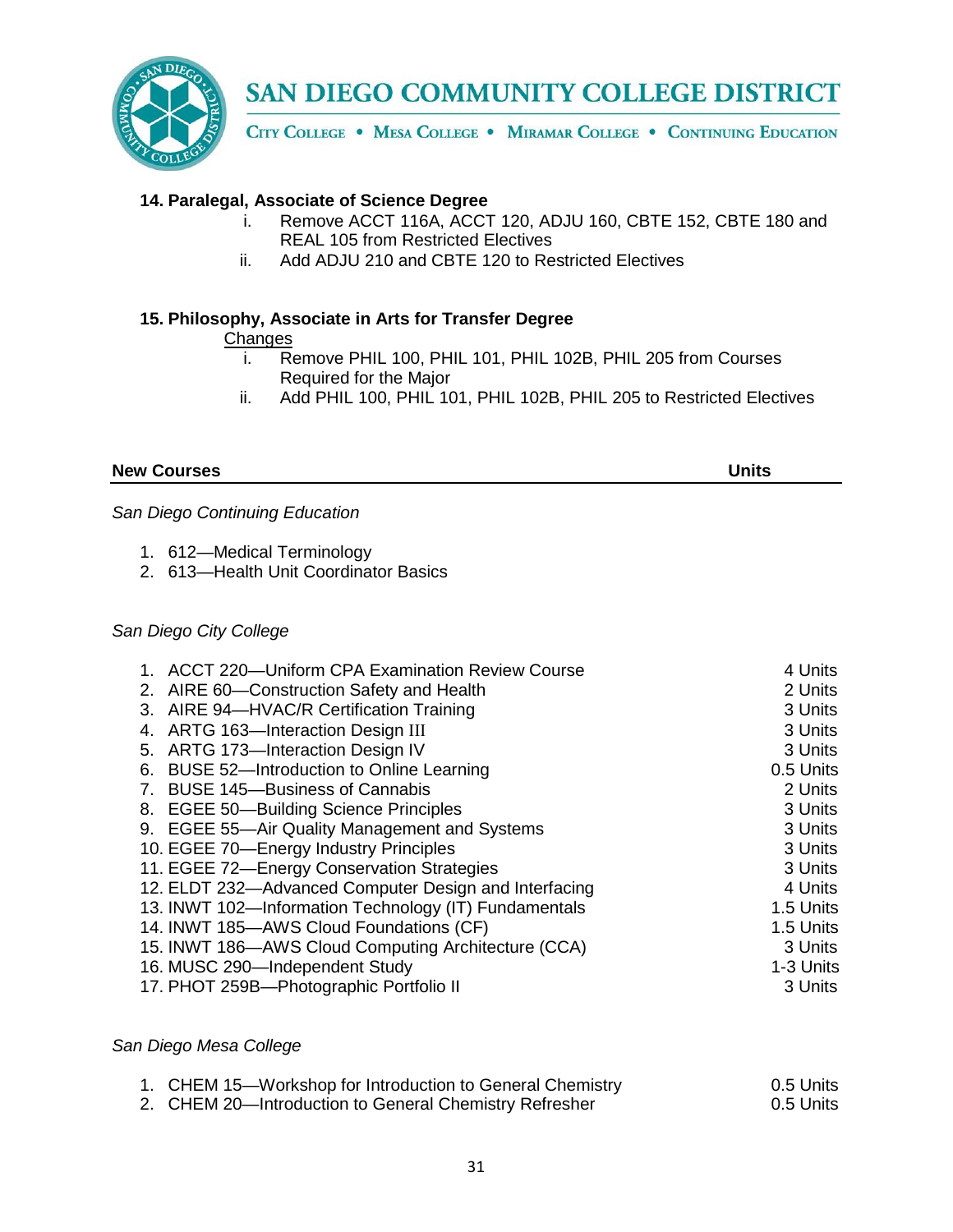

CITY COLLEGE . MESA COLLEGE . MIRAMAR COLLEGE . CONTINUING EDUCATION

| 3. MUSI 123B-Recital Hour II                                     | 0.5 Units |
|------------------------------------------------------------------|-----------|
| 4. MUSI 123C-Recital Hour III                                    | 0.5 Units |
| 5. MUSI 123D-Recital Hour IV                                     | 0.5 Units |
| 6. MUSI 252B-Jazz Big Band II                                    | 1 Unit    |
| 7. MUSI 252C-Jazz Big Band III                                   | 1 Unit    |
| 8. MUSI 252D-Jazz Big Band IV                                    | 1 Unit    |
| 9. POLI 123-Gender and Politics                                  | 3 Units   |
| 10. POLI 124-Introduction to Political Theory: Power and Justice | 3 Units   |
| 11. RADT 257D-Directed Clinical Practice Computed Tomography     | 6 Units   |

*San Diego City College and San Diego Mesa College*

| 1. DRAM 244A-Theatre Workshop I    | 1-2 Units   |
|------------------------------------|-------------|
| 2. DRAM 244B-Theatre Workshop II   | 1-2 Units   |
| 3. DRAM 244C-Theatre Workshop III  | 1-2 Units   |
| 4. DRAM 244D-Theater Workshop IV   | 1-2 Units   |
| 5. EXSC 179A-Pickleball I          | 0.5-1 Units |
| 6. EXSC 179B-Pickleball II         | 0.5-2 Units |
| 7. EXSC 179C-Pickleball III        | 0.5-1 Units |
| 8. EXSC 179D-Pickleball IV         | 0.5-1 Units |
| 9. EXSC 183A-Beach Volleyball I    | 0.5-1 Units |
| 10. EXSC 183B-Beach Volleyball II  | 0.5-1 Units |
| 11. EXSC 183C-Beach Volleyball III | 0.5-1 Units |
| 12. EXSC 183D-Beach Volleyball IV  | 0.5-1 Units |

## **Course Deactivations**

*Justification:* The following courses are no longer offered at the college(s).

*San Diego Continuing Education*

1. 551—Medical Terminology

## *San Diego City College*

| 1. CBTE 52-Basic Computer Skills                 | 2 Units |
|--------------------------------------------------|---------|
| 2. ELDT 198-Computer Applications in Electronics | 3 Units |
| 3. ELDT 230-Advanced Computer Designs            | 3 Units |
| 4. ELDT 231-Advanced System Interfacing          | 3 Units |
| 5. ENGL 37A-Persuasive Writing                   | 3 Units |
| 6. ENGL 37B-Persuasive Writing II                | 3 Units |
| 7. FUTR 101-Introduction to Future Studies       | 3 Units |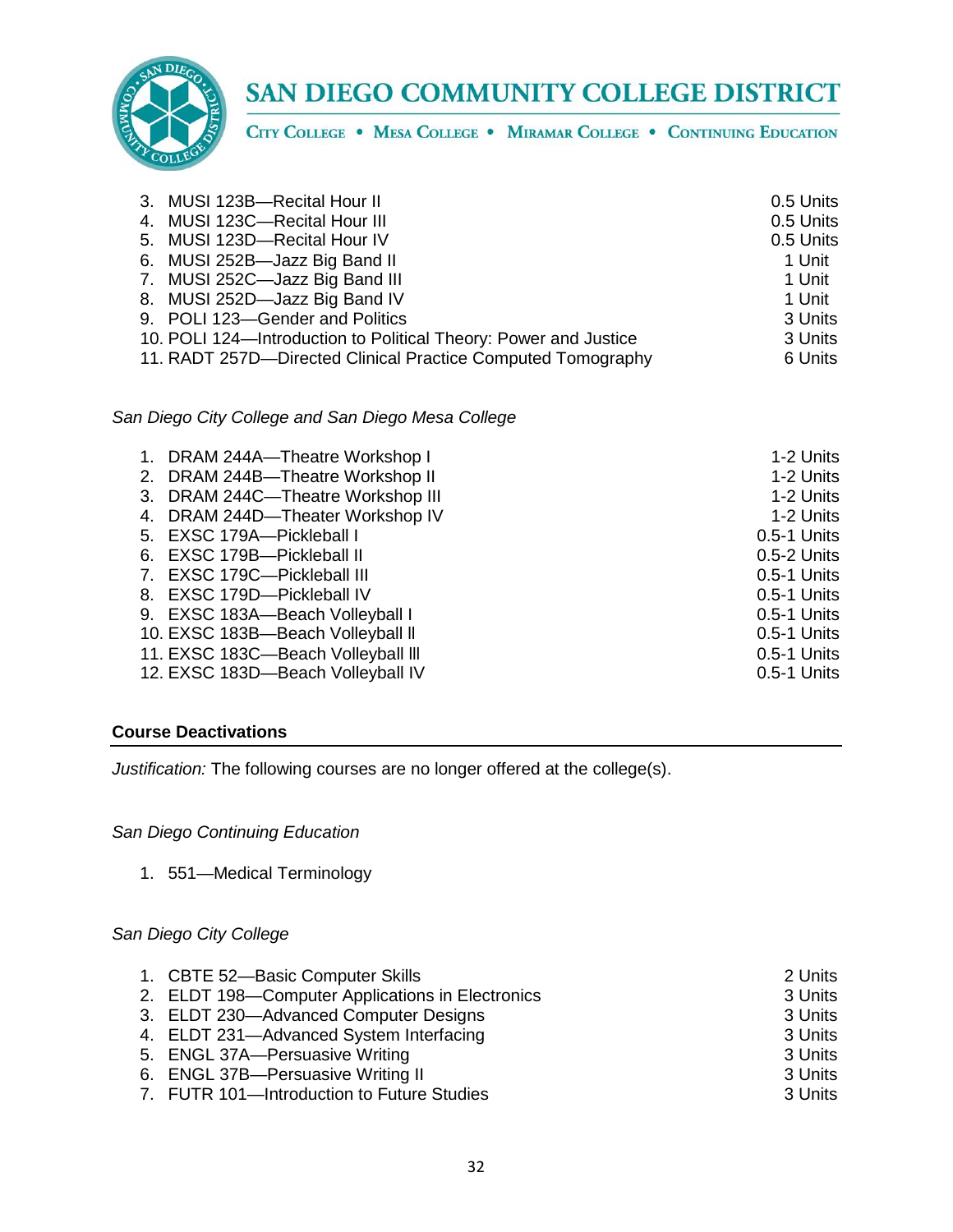

CITY COLLEGE . MESA COLLEGE . MIRAMAR COLLEGE . CONTINUING EDUCATION

| 8. FUTR 102-Creating Futures: Methods and Tools               | 3 Units   |
|---------------------------------------------------------------|-----------|
| 9. FUTR 103-Emerging Technologies                             | 3 Units   |
| 10. FUTR 250-Field Experience in Futures Studies              | 1-3 Units |
| 11. MFET 101A-Introduction to Manufacturing I                 | 1 Unit    |
| 12. MFET 101B-Introduction to Manufacturing II                | 1 Unit    |
| 13. MFET 101C-Introduction to Manufacturing III               | 1 Unit    |
| 14. MFET 105A-Print Reading I                                 | 1.5 Units |
| 15. MFET 105B-Print Reading II                                | 1.5 Units |
| 16. MFET 150A-Manufacturing Automation I                      | 1.5 Units |
| 17. MFET 150B-Manufacturing Automation II                     | 1.5 Units |
| 18. MUSI 130B-College Chorus II                               | 1.5 Units |
| 19. MUSI 130C-College Chorus III                              | 1.5 Units |
| 20. MUSI 130D-College Chorus IV                               | 1.5 Units |
| 21. PEAC 102-Nonviolence and Conflict Resolution              | 3 Units   |
| 22. PEAC 201—Environmental Sustainability, Justice and Ethics | 3 Units   |
| 23. PEAC 250-Field Experience In Peace Studies                | 1-3 Units |

## *San Diego Mesa College*

|    | 1. CBTE 102-Keyboarding                                      | 2 Units   |
|----|--------------------------------------------------------------|-----------|
| 2. | CBTE 103-Beginning Computer Keyboarding                      | 3 Units   |
| 3. | CBTE 140A-Introduction to Microsoft Excel                    | 1 Unit    |
| 4. | CBTE 161—Learning the Internet                               | 1 Unit    |
| 5. | CBTE 170-Desktop Publishing                                  | 2 Units   |
| 6. | JOUR 215A—Magazine Writing and Production I                  | 3 Units   |
| 7. | MULT 125A-Beginning InDesign                                 | 3 Units   |
|    | 8. MULT 125B-Advanced InDesign                               | 3 Units   |
|    | 9. MUSI 105-Music of Our Time                                | 3 Units   |
|    | 10. MUSI 209-Electronic Music Studio Internship              | 1 Unit    |
|    | 11. MUSI 213A-Jazz Theory for Piano I                        | 4 Units   |
|    | 12. MUSI 213B-Jazz Theory for Piano II                       | 4 Units   |
|    | 13. MUSI 250A-Athletic Concert Band I                        | 1 Unit    |
|    | 14. MUSI 250B-Athletic Concert Band II                       | 1 Unit    |
|    | 15. MUSI 250C-Athletic Concert Band III                      | 1 Unit    |
|    | 16. MUSI 250D-Athletic Concert Band IV                       | 1 Unit    |
|    | 17. NUTR 50-Introduction to Dietetic Services in Healthcare  | 3 Units   |
|    | 18. NUTR 55-Principles of Cooking in Healthcare Food Service | 2 Units   |
|    | 19. NUTR 60-Food Operations in Healthcare Management         | 4 Units   |
|    | 20. NUTR 92-Directed Clinical Practice                       | 3.5 Units |
|    | 21. WEBD 165—Beginning Web Design: Dreamweaver               | 3 Units   |

## *San Diego Miramar College*

| 1. ADJU 265A—Corrections Officer Conversion Course     | 4.5 Units  |
|--------------------------------------------------------|------------|
| 2. ADJU 343A—Peace Officer's Guide to Internal Affairs | .0.2 Units |